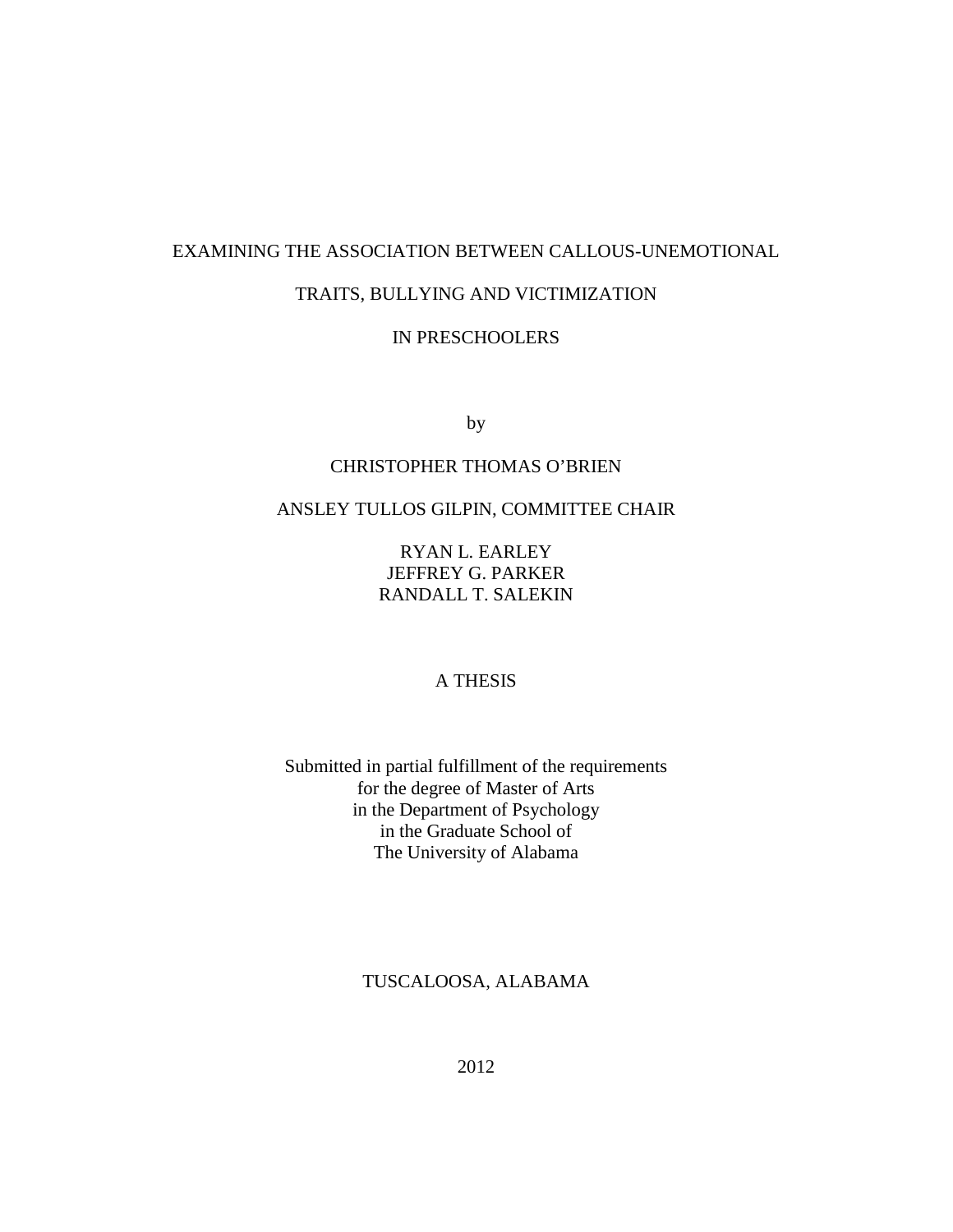Copyright Christopher Thomas O'Brien 2012 ALL RIGHTS RESERVED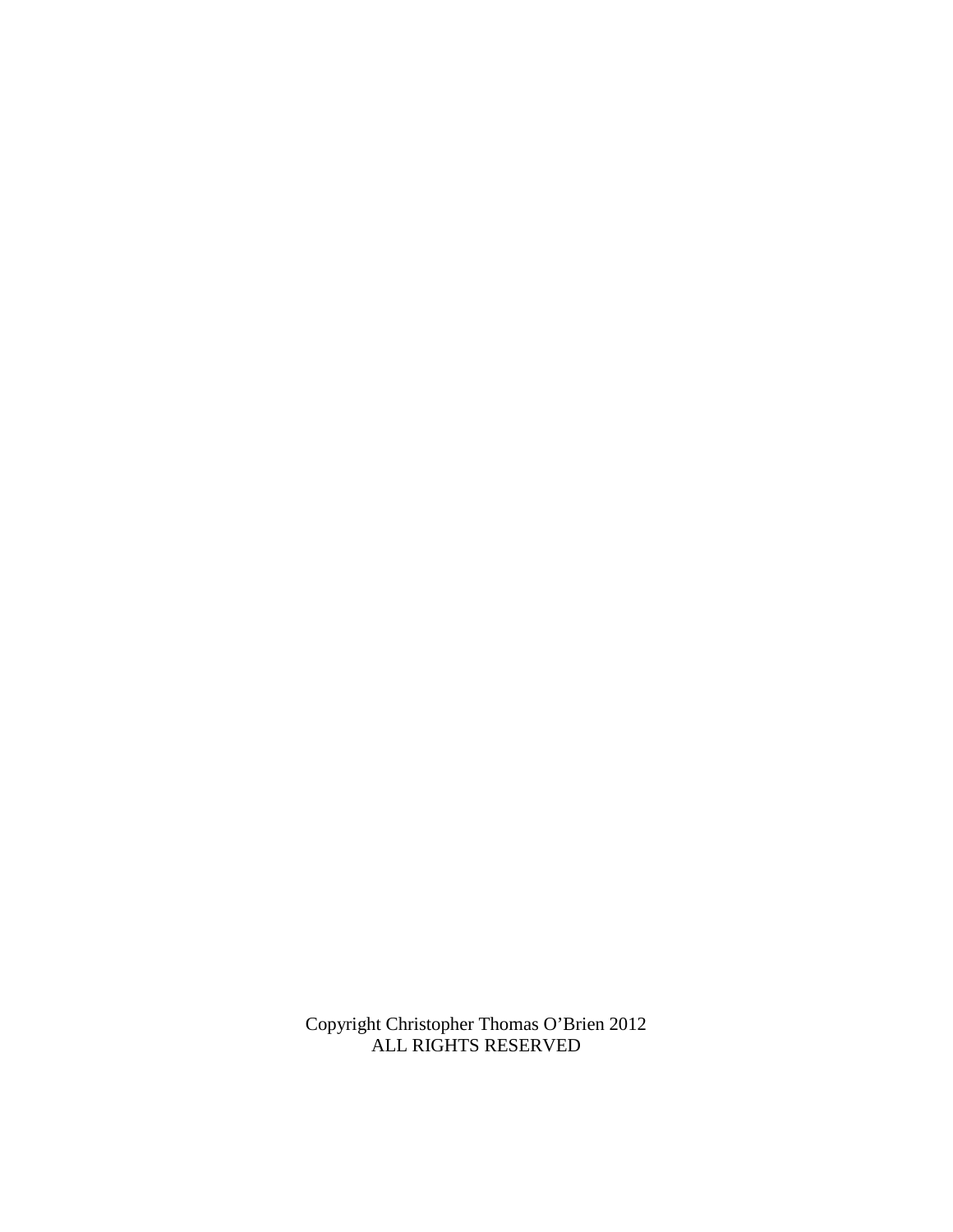#### ABSTRACT

Peer victimization and bullying are a widespread problem among children, which can lead to mental, behavioral and physical adjustment problems. Due to these excessive costs, much attention has been directed at identifying and examining risk factors for engaging in bullying behaviors. Previous research has examined callous-unemotional (CU) traits as a risk factor for bullying and victimization.

 The present study examined the impact of CU traits in putting preschoolers at risk for bullying and victimization as well as how social-neuro-cognitive variables may moderate this relation. CU traits were a significant predictor for both bullying and victimization. Furthermore, cognitive inhibition and verbal intelligence moderated the relation between CU traits and bullying. However, no moderation effects were found for victimization. Other frequently studied predictors, such as age or income, did not discriminate within the sample. These findings suggest that in a preschool sample, CU traits not only serve as risk factors for bullying and being victimized, but are also associated with normative social cognitive functioning.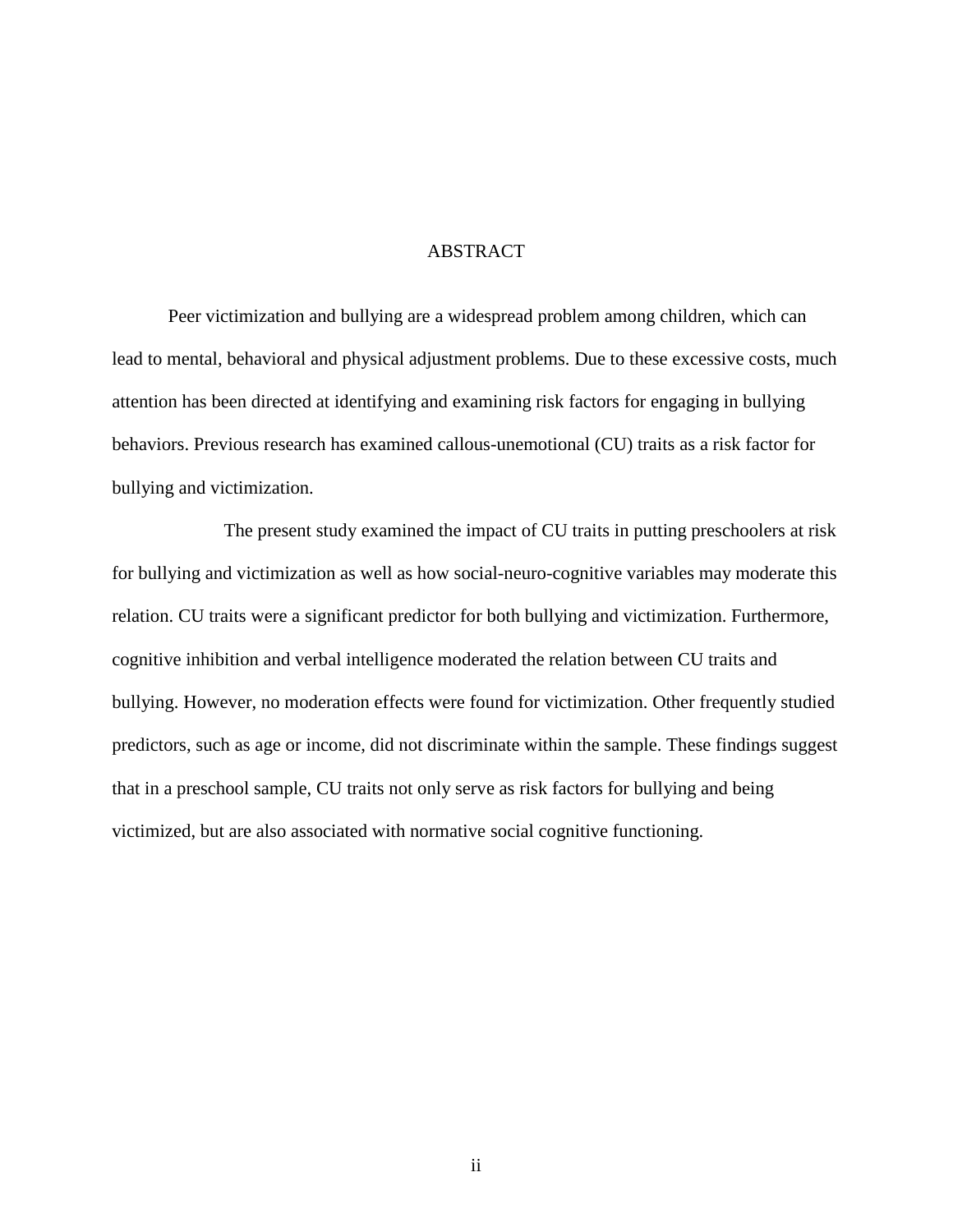# DEDICATION

This thesis is dedicated to my parents and grandparents, who have been a tremendous source of inspiration and mean more to me than I could ever express in words.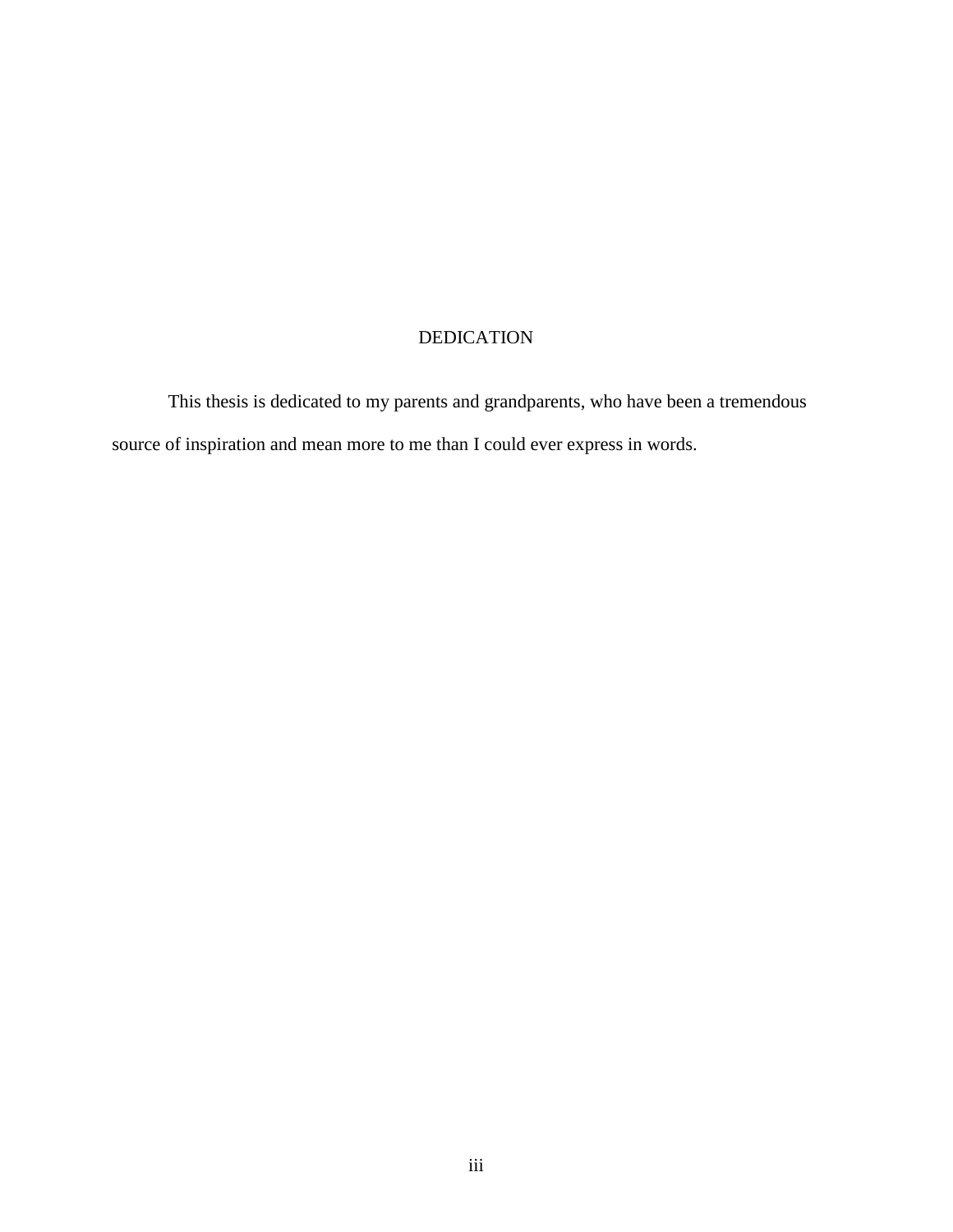# LIST OF ABBREVIATIONS AND SYMBOLS

- *M* Mean: the sum of a set of measurements divided by the number of measurements in the set
- *N* Sample size of group
- *p* Probability associated with the occurrence under the null hypothesis of a value as extreme as or more extreme than the observed value
- *r* Pearson product-moment correlation
- *SD* Standard Deviation: value of variation from the mean
- *t* Computed value of *t* test
- *<* Less than
- *=* Equal to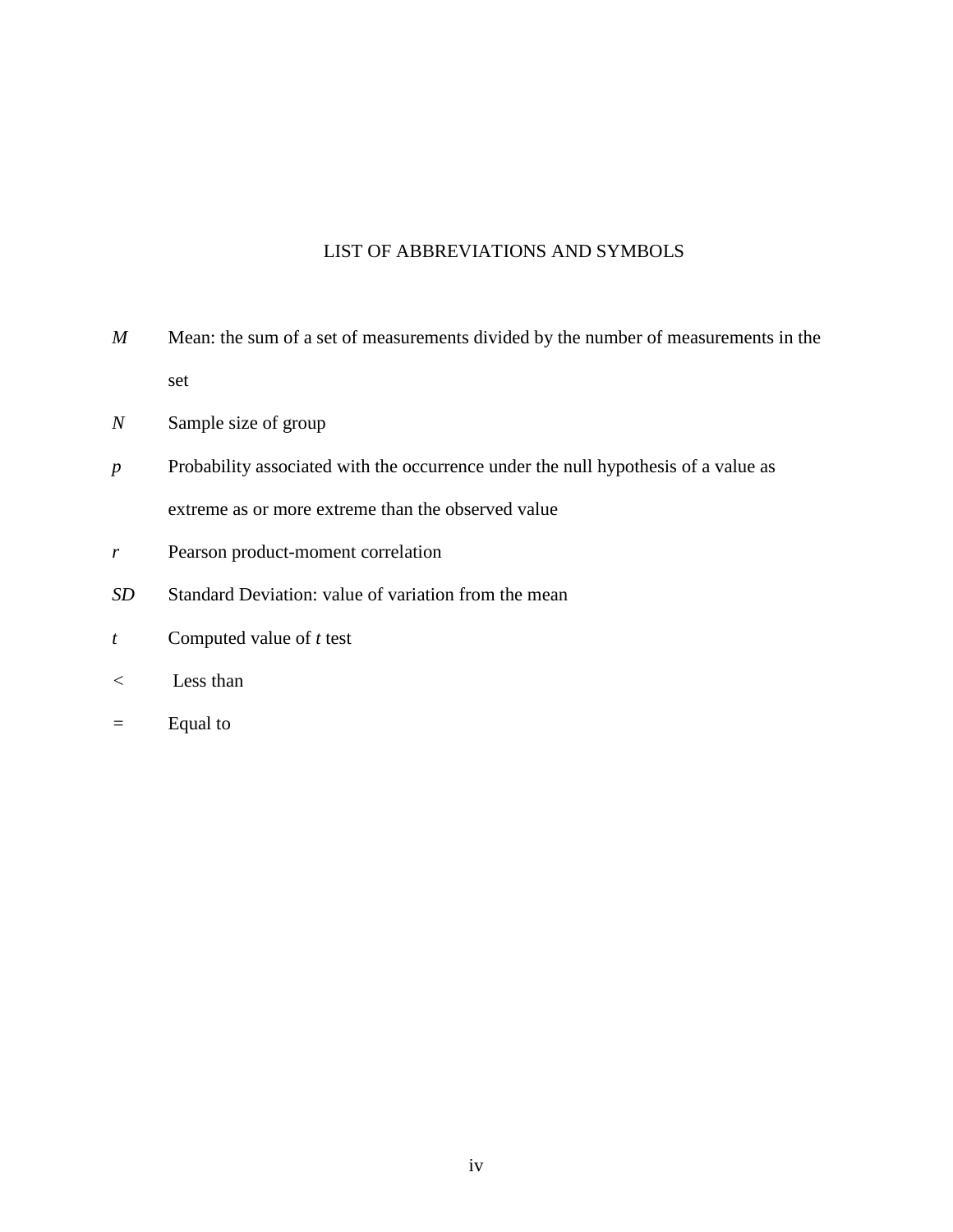### ACKNOWLEDGMENTS

I am grateful to the many people who assisted and supported me throughout the entire process of this study. In particular, I am grateful to my committee chair, Dr. Ansley Tullos Gilpin, who has never waivered in her assistance and support. I am fortunate to have had a very cooperative and understanding committee, Dr. Jeffrey Parker, Dr. Randall Salekin and Dr. Ryan Earley; their suggestions and feedback were invaluable.

I would like to thank Dr. Ted Barker for his supervision while conceptualizing and executing this study. Your feedback and patience made for a better final project. I would also like to thank Jamie Decoster who assisted me with statistics.

I would also like to thank my supportive family. Everything that I have accomplished I owe to them. They have always motivated me to push myself. Finally, I would like to thank my friends and classmates, for all their feedback and support.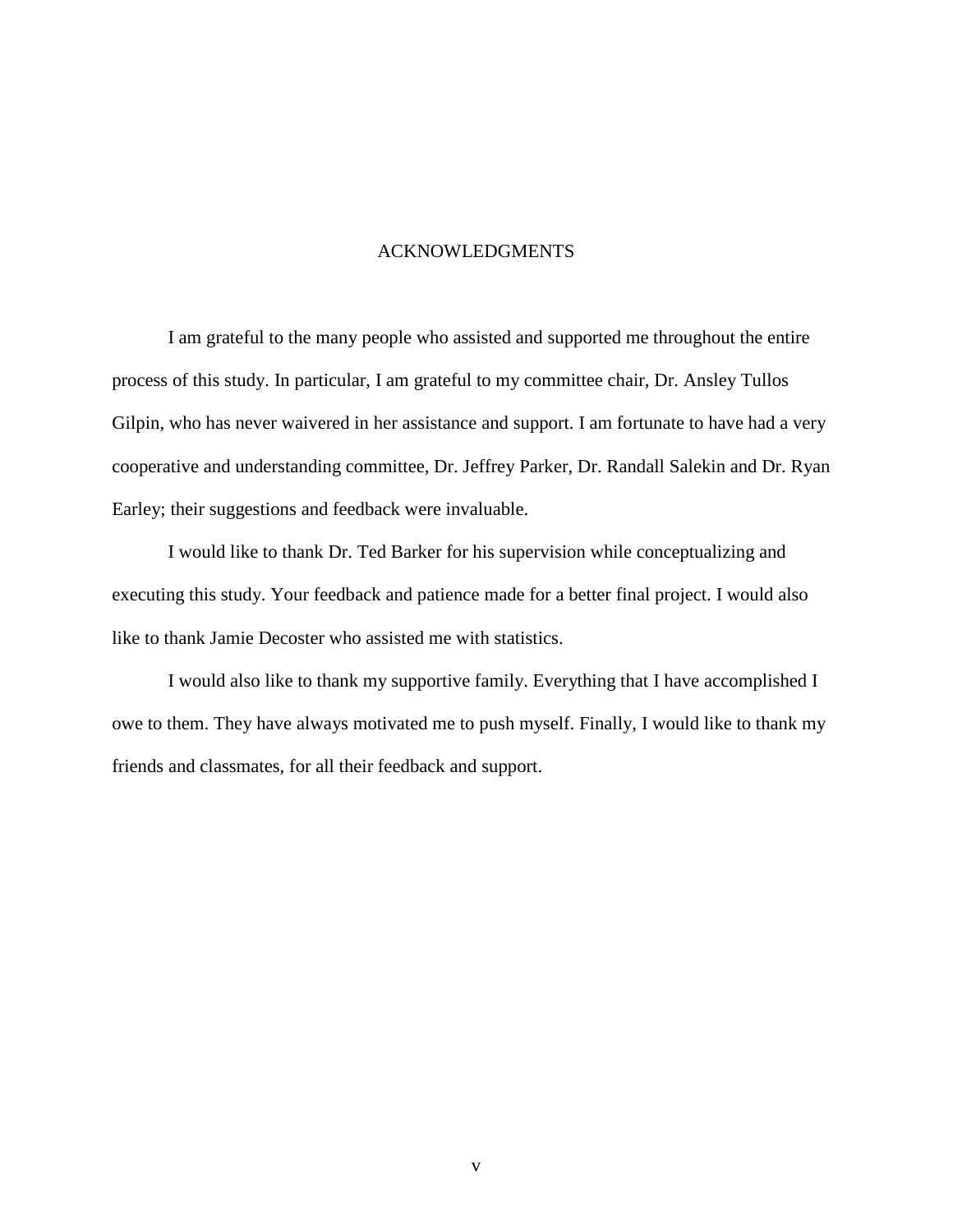# **CONTENTS**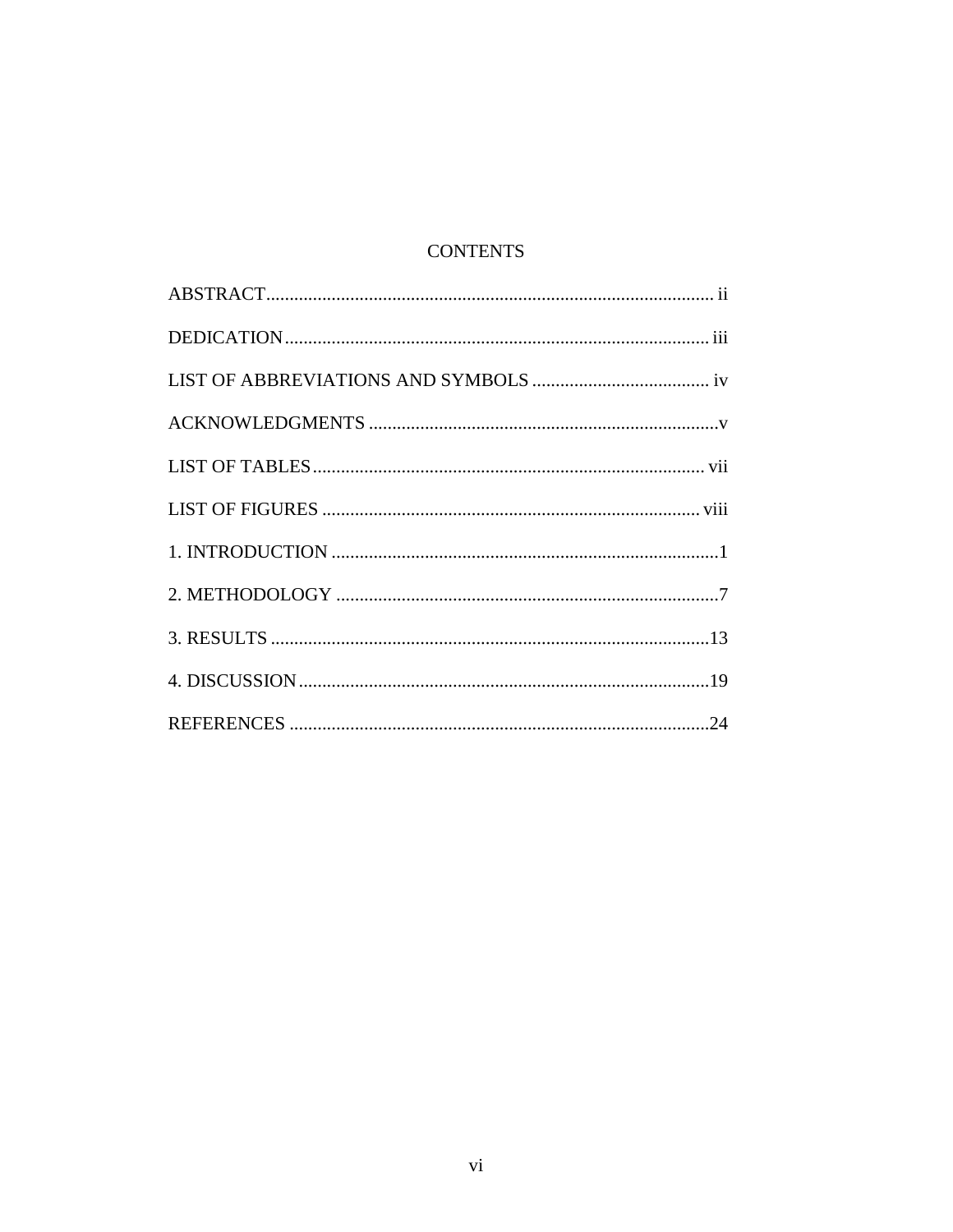# LIST OF TABLES

| 3. Regression Analysis of CU Traits, Social Cognition, Gender, Income |  |
|-----------------------------------------------------------------------|--|
|                                                                       |  |
|                                                                       |  |
|                                                                       |  |
|                                                                       |  |
|                                                                       |  |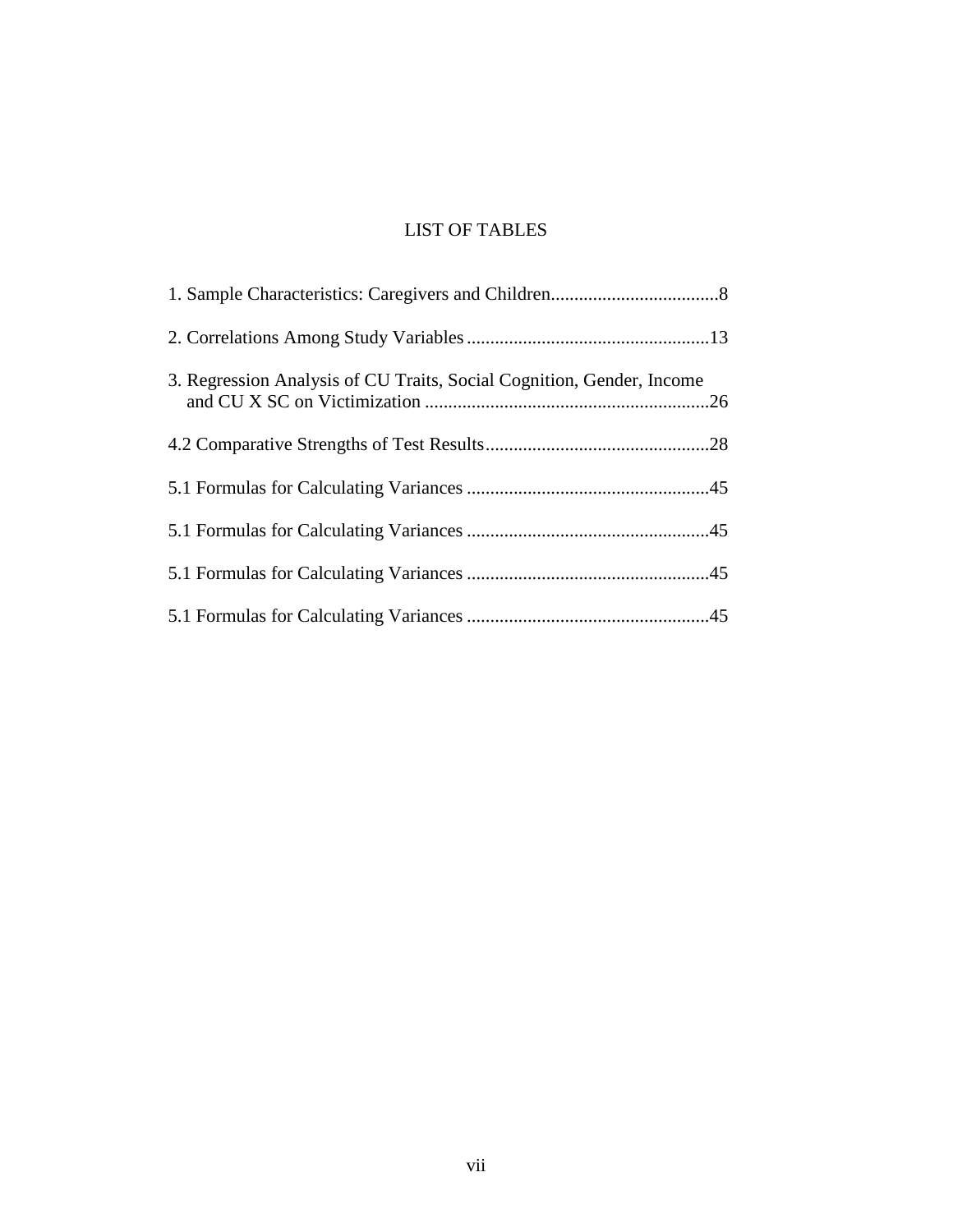# LIST OF FIGURES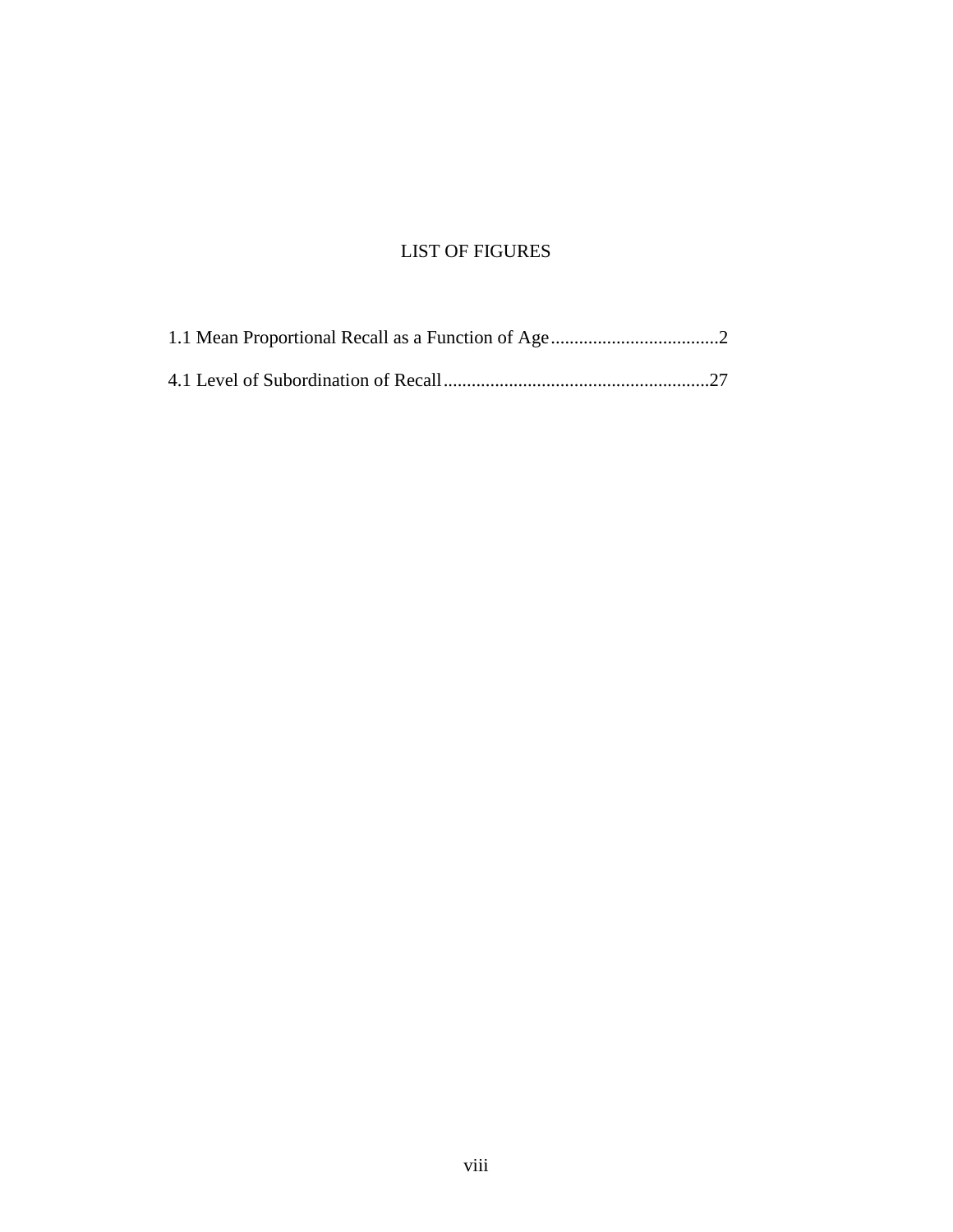#### 1. INTRODUCTION

Examining the Association Between Callous-Unemotional Traits, Bullying and Victimization in Preschoolers

### **Bullying and Victimization**

Bullying and victimization are growing public health issues because of the staggeringly high costs – both to bullies and victims – associated with them (Arseneault et al., 2010). Children who bully others (i.e., bullying), representing approximately 10% of school-aged children, are at an increased risk for aggressive and delinquent behaviors, school failure and drop out (Coie & Dodge, 1998; Nansel et al., 2001). Later in life, children who bully others are at a greater risk for criminal offending and involvement with the justice system (Nansel et al., 2004). Roughly 11% of school-aged children are victimized, and they often experience a range of internalizing symptoms including depression, anxiety, low self-esteem, self-harm behavior and suicidal ideation (Kim, Leventhal, Koh, Hubbard & Boyce, 2006; Nansel et al., 2004; Olweus, 1993). Due to the excessive costs associated with both bullying and victimization (e.g., mental health care services, involvement with the justice system), much attention has been directed at identifying and examining risk factors for engaging in bullying behaviors (Barker et al., 2008).

## **Callous and Unemotional Traits**

Recent research has examined callous-unemotional (CU) traits, which are increasingly being considered as a primary risk factor for engaging in bullying behaviors (Fanti, Frick, & Georgiou, 2009; Viding, Simmonds, Petrides, & Frederickson, 2009). CU traits include a lack of empathy and guilt, including shallow emotions and lack of remorse for antisocial behaviors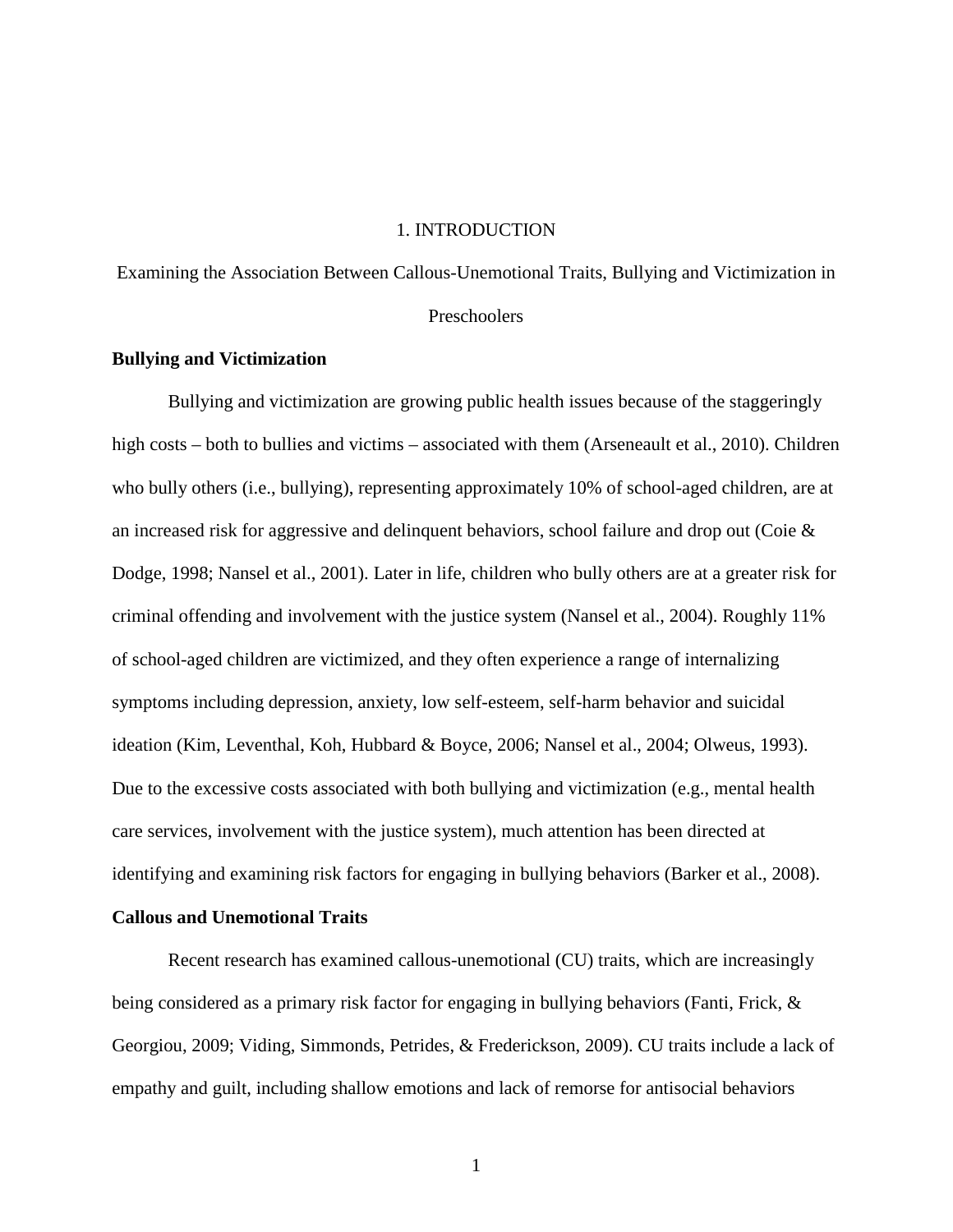(Frick & Marsee, 2006; Viding et al., 2009). Recent research found that CU adolescents engage in high levels of bullying behavior, but did not assess the extent to which these CU youth might also be victimized (Viding et al., 2009). A study that did take victimization into account (Fanti et al., 2009) suggested that middle and high school aged children with CU traits *and* aggression were the most highly victimized group, whereas middle and high school age children with *only*  CU traits were not victimized. These findings are interesting as they suggest that: 1) CU traits alone may act as a risk factor for engaging in bullying behaviors and 2) the combination of CU traits and aggression may serve as a risk factor for victimization.

 Potential heterogeneity with CU youth may explain this "dual risk" in that certain children with CU traits *and* low levels of aggression are at risk for engaging in bullying behaviors whereas others with CU traits *and* high levels of aggression are at risk for victimization. When examining neurocognitive variables, data suggests that children with only CU traits are thought to demonstrate normative levels of intellectual functioning and development (Loney, Frick, Ellis, & McCoy, 1998; Salekin, Neumann, Leistico, & Zalot, 2004). However, other children with CU traits (e.g., combined with aggression) may not. When examining social variables, such as social cognition and problem solving, CU children low in aggression may have normative levels of social cognition compared to CU children high in aggression who may have deficits in social cognition (Waschbusch et al., 2007). This is noteworthy because neurocognitive and social impairments are thought to be: 1) positively associated with the heightened use of physical aggression to solve interpersonal conflict, 2) negatively associated with CU traits, and 3) robust predictors of both bullying and victimization, even as early as the preschool years (Barker et al., 2008; Snyder et al., 2003).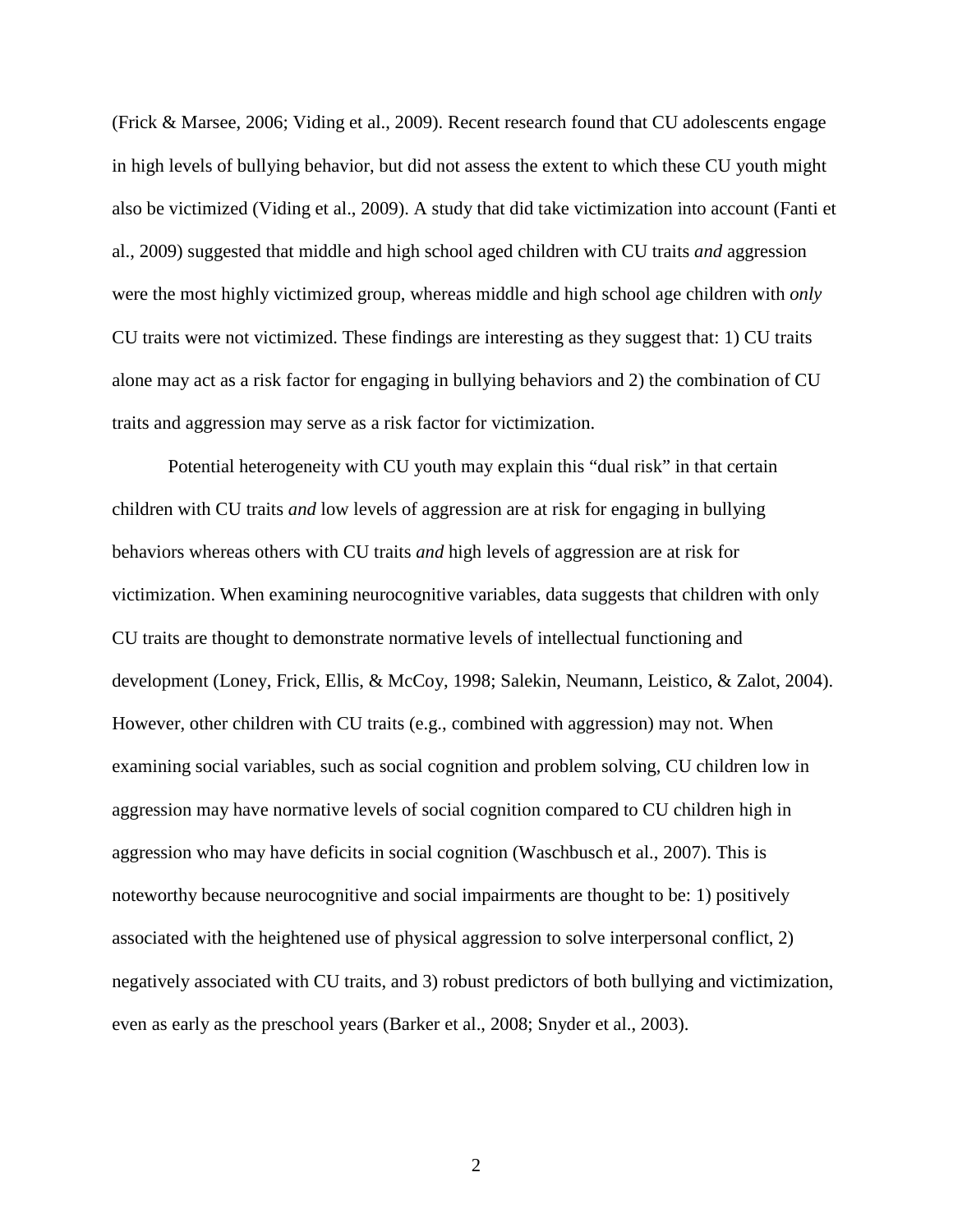Callous-unemotional traits have cognitive and social correlates, which may help explain the inverse relation between victimization and CU traits in children with low levels of aggression. For example, certain CU youth are described as good at conning and manipulating others; this skill suggests a degree of cognitive sophistication related to advanced executive functions. Executive functions involve skills such as planning, cognitive flexibility, abstract thinking, rule acquisition, and inhibition (Liebermann, Giesbrecht, & Muller, 2007). Research has found executive functions to be inversely related to both aggression and antisocial behavior (Ellis, Weiss, & Lochman, 2009). However, there is a dearth of studies that have explicitly examined the relation between executive functions and CU traits.

#### **Social Cognition as Predictive of CU Traits**

An explanation for this inverse relation between CU traits and victimization is that CU children low in aggression may have normative levels of social cognition (Waschbusch et al., 2007). Normative social development is typically inversely related to aggression; children who use aggressive interpersonal strategies often fall back upon those strategies because they have not developed alternative social competencies (Frick, Cornell, Barry, Bodin, & Dane, 2003; Waschbusch et al., 2007). However, there is a dearth of studies that have directly investigated the relation between CU traits and social cognition, especially using a preschool population. Waschbusch et al. (2007) reports that only three studies have examined social cognition in relation to aggression and CU traits, all focusing on late childhood and adolescence. One study reported that youth with CU traits and aggression demonstrated deficits in social understanding in comparison to youth without CU traits (Frick et al., 2003). This is consistent with the notion that children with high levels of conduct problems tend to have social problem solving skill deficits (Frick et al., 2003). Furthermore, frequency of aggressive behaviors was associated with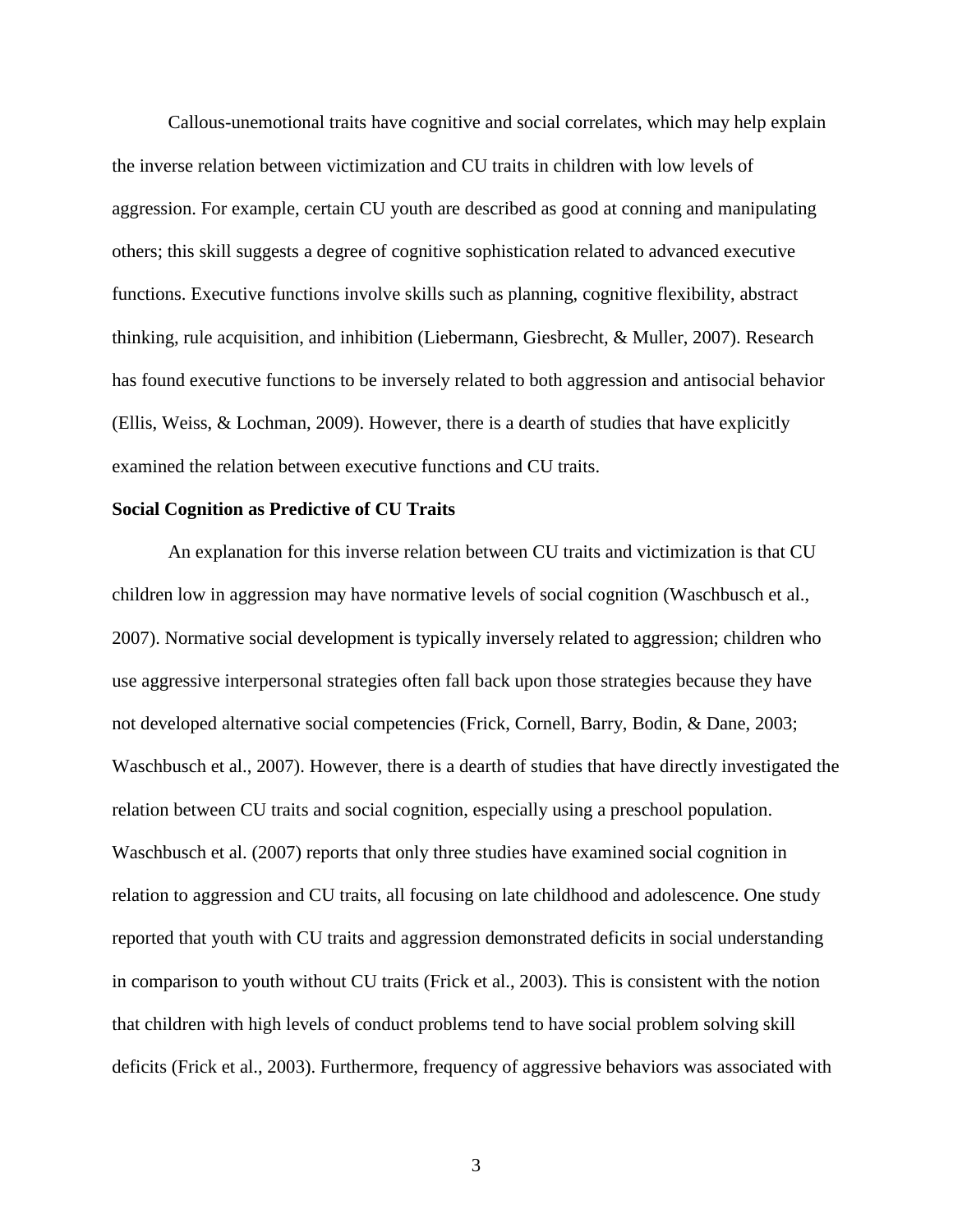poor social problem solving even when CU traits were low. However, youth with high levels of CU traits but low levels of aggression did not demonstrate similar deviant social problem behaviors (Waschbusch et al., 2007). Together, these results seem to indicate that CU traits might be differentially related to social cognition, depending on the level of aggressiveness of the youth. It appears that CU traits combined with aggressive behaviors would be associated with social development deficits (i.e., social cognition).

#### **Neurocognitive Variables as Predictive of CU Traits**

Research reports a positive correlation between CU traits and verbal intelligence (Loney et al., 1998; Salekin et al., 2004), which may help explain the inverse relation between CU traits and victimization. However, others have found a negative correlation (Fontaine, Barker, Salekin, & Viding, 2008). Fontaine et al. (2008) suggested that the negative relation between CU traits and verbal intelligence could be further explained by taking various conduct problems (e.g., aggression, antisocial behavior) into consideration. Research that has taken some of these conduct problems into consideration reports that many aggressive children show deficits in verbal intelligence (Lynam, 1998). However, the very idea that CU children can "con" and "manipulate" their peers suggests a necessity for verbal abilities. With studies on elementary and middle school children producing mixed results on the relation between CU traits and deficits in intellectual functioning, exploring this relation early on in the developmental timeframe could have etiological value. Exploring this relation in preschoolers, being so early on in the developmental trajectory, could offer some insight towards identifying which variables come online first (e.g., the onset of executive functions precedes that of CU traits). Furthermore, doing so could help to establish the directionality of the relation between CU traits and levels of social cognition. Given that these variables (e.g., CU traits, executive functions and social cognition)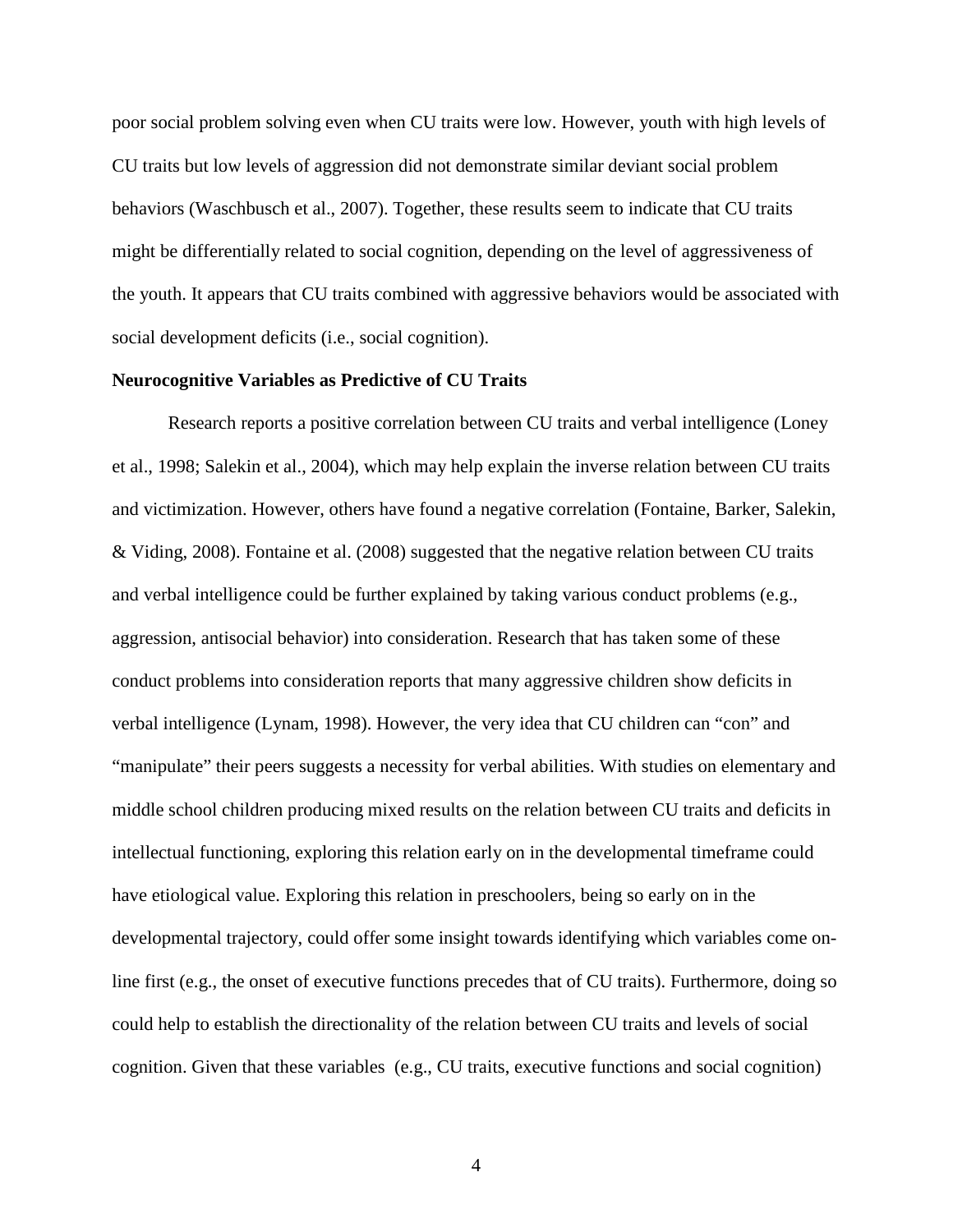begin to come on-line and develop during the preschool years (Dadds, Fraser, Frost, & Hawes, 2005; Diamond & Taylor, 1996; Dodge, Pettit, McClaskey, & Brown, 1986; Hawes & Dadds, 2005; Ladd, Herald, & Kochel, 2006; Wright et al., 2003), establishing directionality of these relations and identifying causal mechanisms could be obtained by assessing this age group.

 Taking a different neurocognitive variable into consideration, prior studies have found that children's cognitive inhibition skills are inversely related to their aggressive behaviors (Coolidge, DenBoer, & Segal, 2004; Ellis et al., 2009). Cognitive inhibition helps children suppress immediate, and possibly aberrant thoughts and replace them with more social and acceptable ones. For example, children with hostile attribution bias are taught to use cognitive inhibition to suppress their hostile thoughts and replace them with more accurate explanations of a peer's behavior. Thus, better cognitive inhibition skills help children reduce aggression (Coolidge, DenBoer, & Segal, 2004; Ellis et al., 2009). Given the inverse relation between aggression and cognitive inhibition, it may be that non-aggressive children with CU traits would show greater inhibition and levels of cognitive sophistication than aggressive children with CU traits (e.g., Fanti et al., 2009).

#### **Current Investigation**

Although prior research has successfully examined the relation between CU traits and engaging in bullying behavior, this relation has only been studied with older children. The use of such samples (i.e., elementary school children and adolescents) may contribute to the lack of consistency across studies identifying the risk factors of CU traits and engaging in bullying behavior (Fontaine et al., 2009; Loney et al., 1998). By the time these children enter school and are further along the developmental trajectory, individual differences in CU traits may contribute to the lack of consistency in identifying risk factors. The present study addresses this gap in the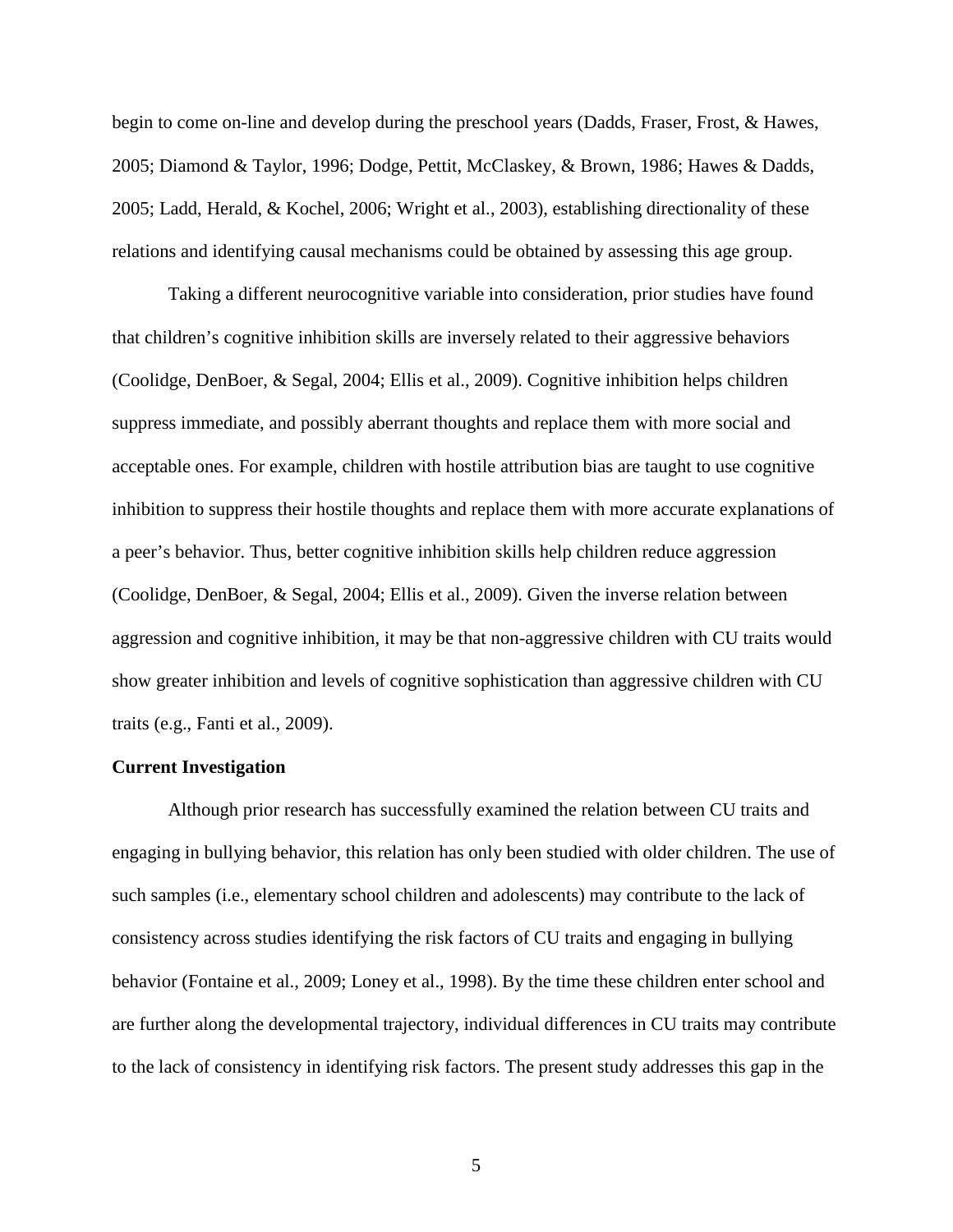literature by investigating the impact of CU traits on bulling behaviors in preschoolers. Furthermore, this study investigated how key social-neuro-cognitive variables may moderate this relation.

The present study will address this gap in the literature by focusing on individuals earlier on in the developmental trajectory. This will hopefully lead to a better understanding of the directionality of the relation between CU traits and bullying. It was predicted that: 1) CU traits would predict both bullying and victimization 2) CU children high in cognitive inhibition, social cognition and verbal IQ would be at an increased risk for engaging in bullying behavior and 3) children low in cognitive inhibition, social cognition and verbal IQ would be at an increased risk for being victimized.

There are two primary research questions this study is designed to address: What is the impact of CU traits in putting preschoolers at risk for engaging in bullying behaviors and how might social- and neuro-cognitive variables moderate this relation? If these key variables are meaningful risk factors, this will hopefully lead to the development of interventions that better target identified risk factors and increase school readiness in the realms of cognitive and social development.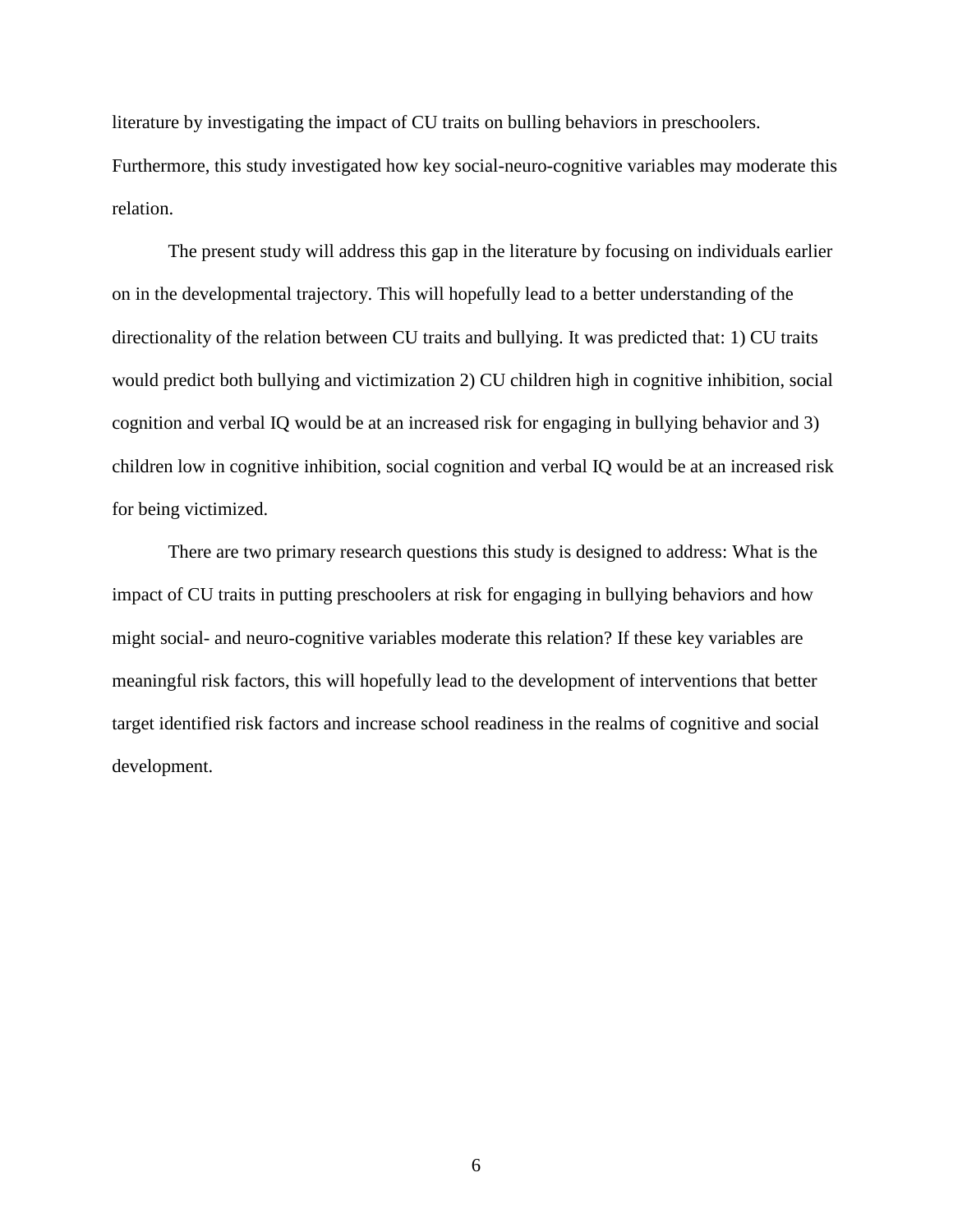### **2. METHODOLOGY**

## **Participants**

The data that will be used for the present study was collected as part of a larger investigation, the School Readiness Project. The larger study has multiple components, which includes assessing social-behavioral readiness (social competence, behavioral inhibition, prosocial behavior, aggressive behavior) and cognitive readiness (cognitive inhibition, executive function skills, theory of mind, appropriate fantasy). There are two broad aims to this study. The first is to examine parent and child risk factors for early onset (i.e., preschool) peer relational problems, through the use of existing measures utilized with children showing mild-to-severe developmental impairments in sociability and communication. The second aim is to examine children's cognitive development, specifically in the realm of conceptual development.

Data were collected through parent and teacher rated reports, along with engaging in various tasks with the children. Aside from demographic variables, only data from teacher reports and the various tasks with the children will be used in the present study.

The sample consisted of 103 parent-child dyads ( $n = 103$ ) recruited from local preschools in the Southern United States, with the children aged 4-5 years ( $M = 59.32$  months,  $SD = 6.43$ ) months). 47% were boys and 53% were girls. Seventy-two percent of the children were identified by their mother as Caucasian, 22% as African American, 1% as Hispanic, and 5% not reporting. Twenty-three percent of mothers reported an annual income under \$15,000, with 17% reporting an income between \$15,000 and \$29,000, 28% between \$30,000 and \$49,000, and 32%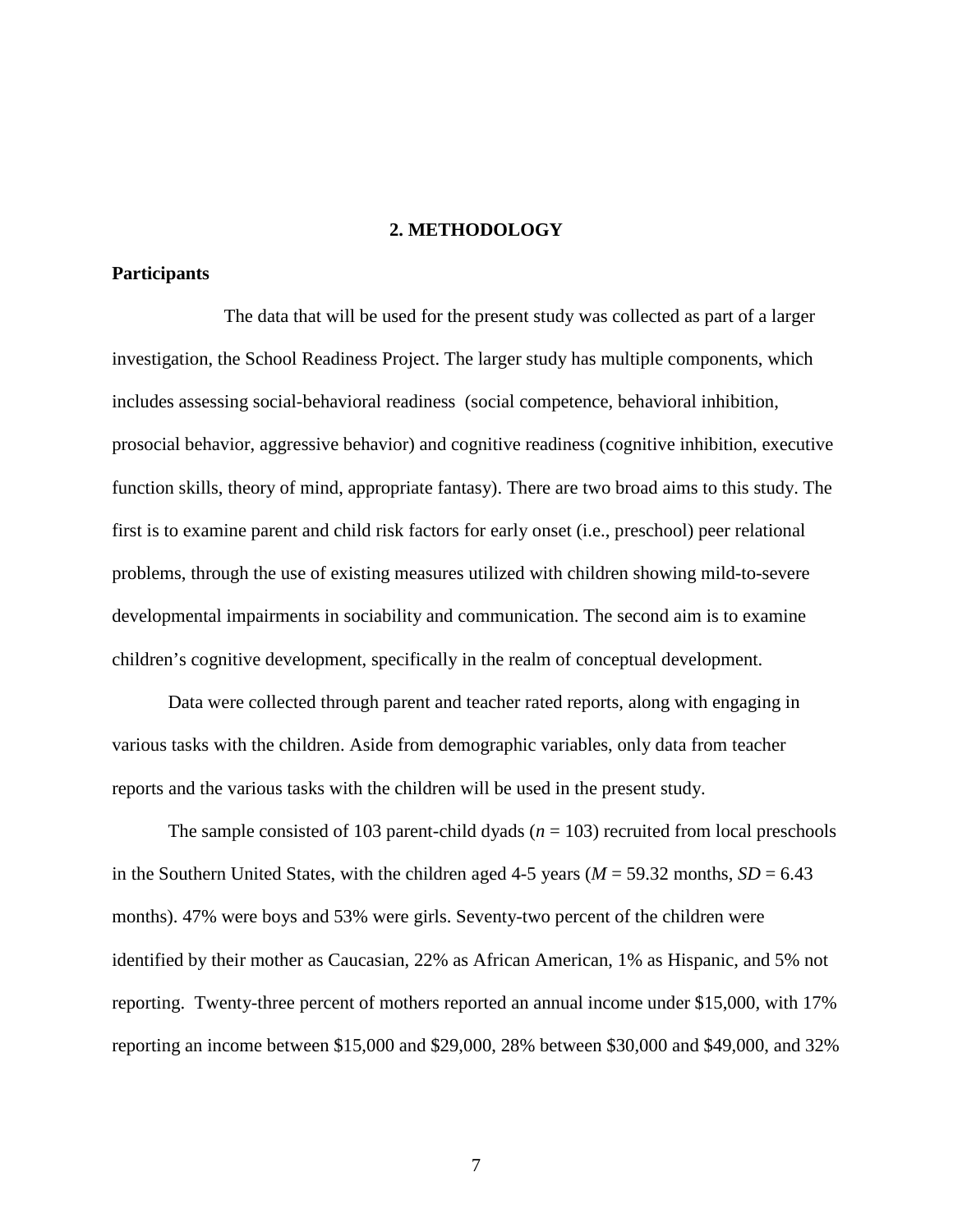reported an annual income greater than \$50,000. Boys and girls significantly differed on age with boys being older than girls. Primary caregiver income did not differ between boys and girls.

## Table 1

#### *Sample Characteristics*

| Characteristics         | $\boldsymbol{M}$ | <b>SD</b> |          |
|-------------------------|------------------|-----------|----------|
| Age (in months)         |                  |           |          |
| Whole sample            | 59.32            | 6.43      | $-2.53*$ |
| Males                   | 60.75            | 6.59      |          |
| Females                 | 57.61            | 5.92      |          |
| Income                  |                  |           |          |
| Whole sample            | 8.41             | 5.71      | $-.527$  |
| Males                   | 8.70             | 5.35      |          |
| Females                 | 8.00             | 6.25      |          |
| <i>Notes:</i> $N = 103$ |                  |           |          |

*\*p<.05* 

## **Procedure**

 The Internal Review Board at the University of Alabama approved all procedures for the larger study. Teacher and parent consent and child assent were obtained before primary data collection began. Data for the present study were collected from the teacher of the children. Measures were collected in a questionnaire format and filled out at the teachers' convenience. The various tasks that the children engaged in included the Peabody Picture Vocabulary Test, 4<sup>th</sup> Edition (PPVT-IV; Dunn & Dunn, 2006) and an Inhibitory Control Conflict Task titled the "Animal-Stroop Task" (Wright et al., 2003). Research assistants took the child into a separate room of the preschool where the Peabody Picture Vocabulary Test and several behavior and cognitive inhibition tasks (Gist task and Animal Stroop task) were administered. The vocabulary test took about 20 minutes, with the inhibition tasks taking a total of another 20 minutes. As preschoolers are notorious for their short attentions span (e.g., Wynn & Chiang, 1998), tasks were broken up to ensure willingness to participate and to avoid any fatigue. Various games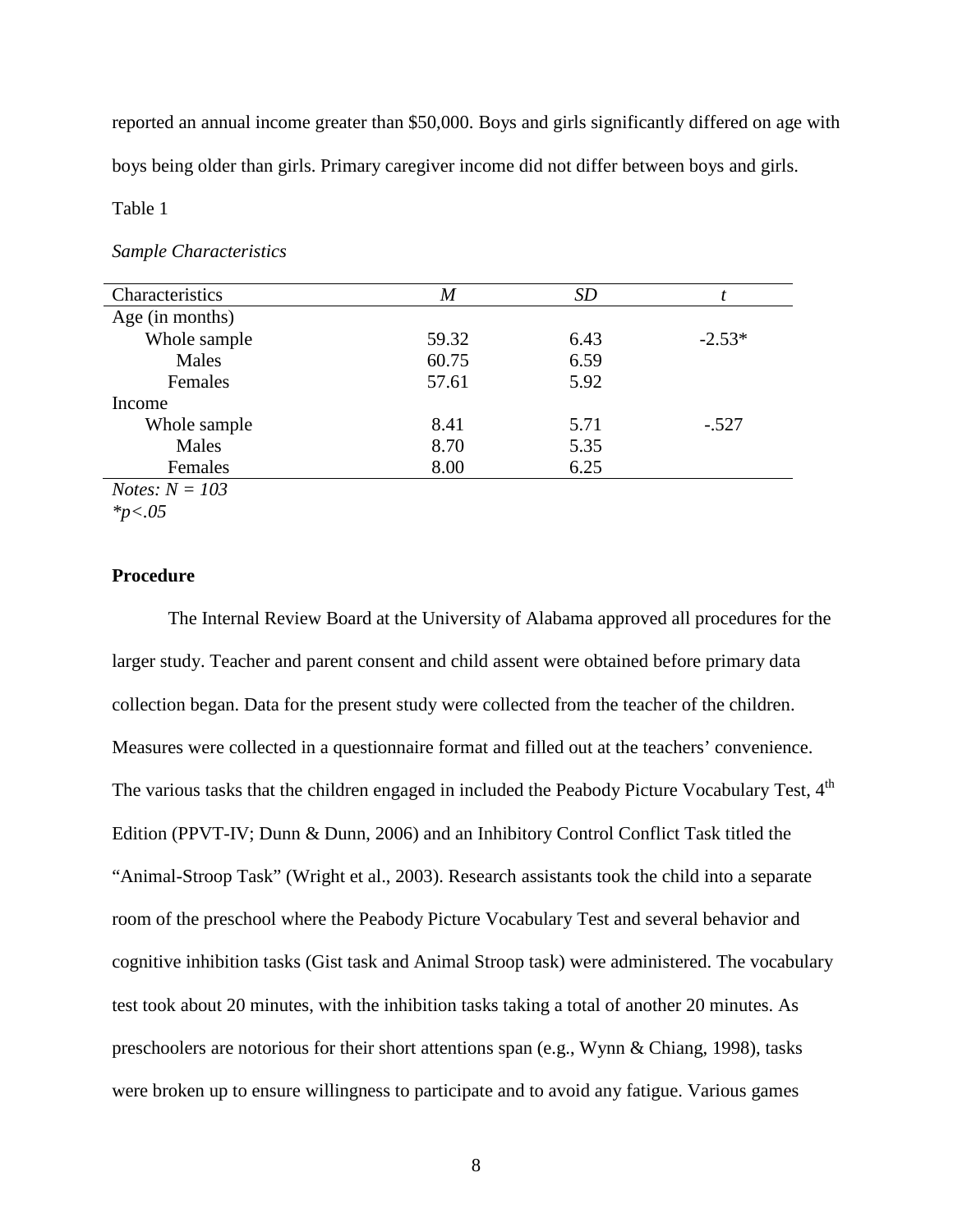typically found in the child's classroom were used to keep the child active and engaged after each 20-minute block. Sessions were videotaped, given parental consent and child assent, to record responses of the inhibition tasks and aid in coding. Strategies to encourage teacher participation included a small monetary compensation that frequently went towards purchasing classroom materials.

#### **Measures**

**Demographic information.** Primary caregivers completed a demographic questionnaire, which collected information regarding the child's family. Parents were asked to identify their present age, the child's ethnicity, and the relationship to the child. Caregivers then rated their gross individual income over the past year using a 20-point scale from 0 (earns no income/not working) to 19 (earns \$100,000 or more). Additionally, caregivers were asked to give their highest educational level, marital status, and various occupation questions (e.g., what kind of work do you do, what are your most important activities or duties at that job, what kind of business or industry is this?).

 **Bullying and Victimization.** The child's teacher assessed bullying and victimization with the Bully and Victim Problems scale (BVP; Alsaker& Valkanover, 2008). The BVP contains 8 items measuring two facets of bullying and victimization: physical (e.g. "How often did it happen during the last 3 months that he/she bullied other children physically such as hitting, kicking, pinching, or biting?") and verbal (e.g., "How often did it happen during the last 3 months that he/she was victimized verbally such as being laughed at, called names, or teased?"). Items are rated on a 5-point Likert scale from '1' (Never) to '5' (Several times a week). Past studies have found this measure to yield an adequate reliability of .85 (Perren & Alsaker, 2009).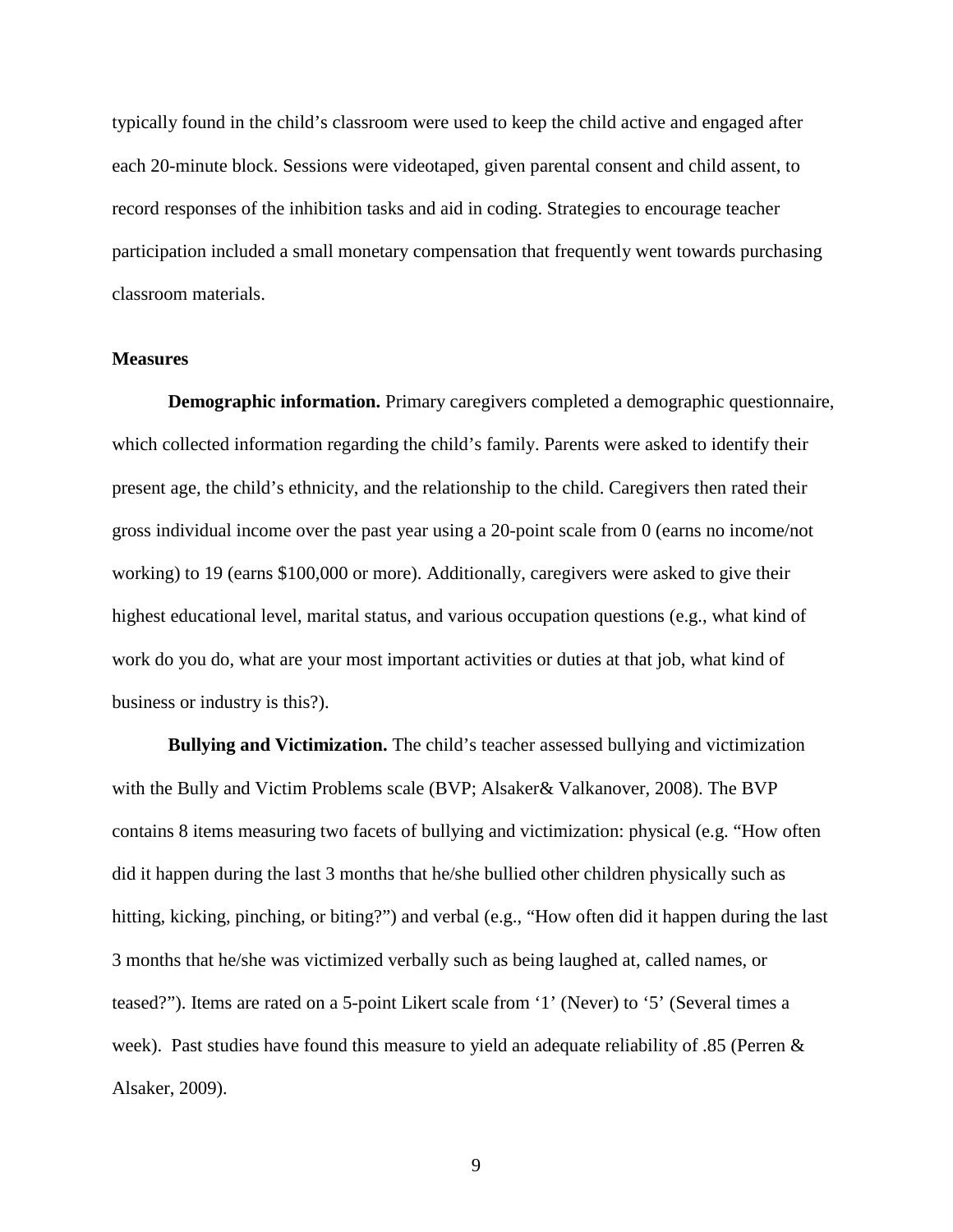**Social Cognition.** The child's teacher completed the social Responsiveness Scale (SRS; Constantino, 2002), which is a 65-item rating scale that measures the severity of autism spectrum symptoms as they occur in natural social settings. The SRS provides a clear picture of a child's social impairments, assessing social awareness, social information processing, capacity for reciprocal social communication, social anxiety/avoidance, and autistic preoccupations and traits. Items are rated on a 4-point Likert scale from '1' ('Not true') to '4' ('Almost always true'). For the purpose of this study, the social cognition subscale was used. Consisting of 12 items, teachers are asked to identify the response that best describes their student by asking such questions as 'doesn't recognize when others are trying to take advantage of him or her' and 'recognizes when something is unfair'. The social cognition subscale assesses the child's capability to understand social cues and exemplifies the cognitive-interpretive aspect of interchangeable social behavior. Past studies have found an internal consistency rating of .88 (Constantino et al., 2003).

 **CU traits.** The child's teacher assessed callous-unemotional (CU) traits in the children using the CU Traits Factor Scale (Hawes & Dadds; 2007). CU Traits Factor Scale is a 9-item rating scale that measures callous-unemotional traits, prosocial behavior, and conduct problems. Items are rated on a 3-point Likert scale from '0' ('Not true') to 2 ('Certainly true'). The scores of all 9-items are summed then averaged to derive an overall score, and higher overall scores indicate higher levels of CU traits. Items are derived from two subscales: the CU sub-scale from the Antisocial process screening device (APSD; Frick & Hare, 2002) and the Prosocial behavior sub-scale and Conduct Problems sub-scale from the Strengths and Difficulties Questionnaire (SDQ; Goodman, 1997). The CU Traits Factor has been demonstrated to be a valid and reliable instrument (Hawes & Dadds; 2007) with a Cronbach's alpha of .79 being reported.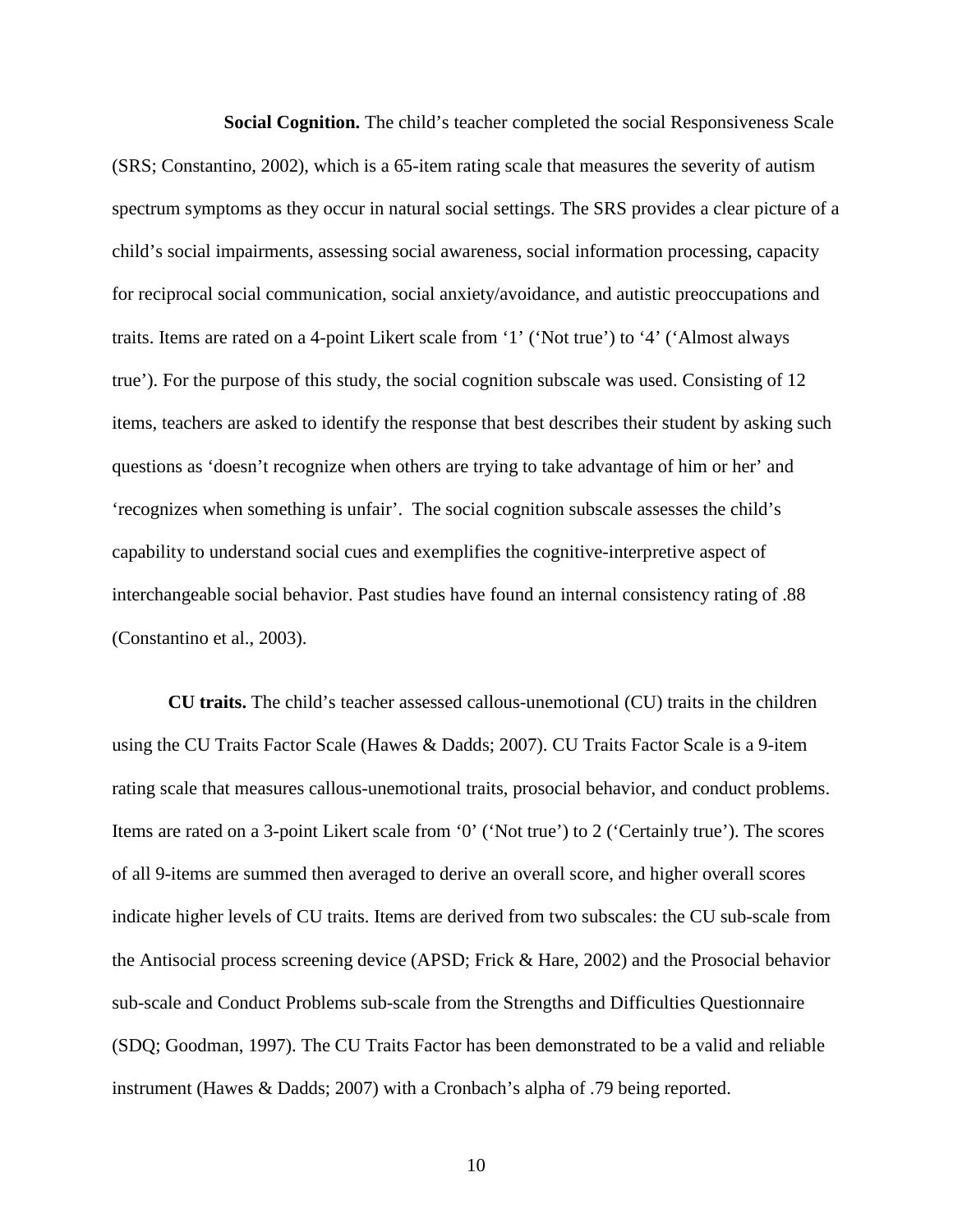**Cognitive Inhibition.** Children's level of cognitive inhibition was measured using an inhibitory control conflict task. Titled the "Animal-Stroop" task (Wright et al., 2003); children are presented with drawings of animals (a duck, sheep, pig, and cow) that sometimes have mismatched faces and bodies (e.g., a duck face on a cow body), which is the stroop condition. Congruent faces and bodies is the control condition. Children are asked to name the animal based on the body, not the face. The first condition is a primer task that asks the child to merely identify common objects (e.g., ship, balloon). The first and third conditions are congruent, with the second and fourth condition being incongruent, or vice versa. Participants were randomly assigned to one of two orders. Reaction time along with whether or not the child correctly answered is recorded. Level of cognitive inhibition is measured as a percentage that is derived from using the formula [(average rt from stroop conditions – average rt from matching condition) X 100%]. A higher percentage represents higher average reaction times, which represents lower levels of cognitive inhibition. Prior findings have found a reliability coefficient of .93 using The Animal-Stroop task (Wright et al., 2003).

**Peabody Picture Vocabulary Test.** Children's verbal ability was assessed using the Peabody Picture Vocabulary Test, 4<sup>th</sup> Edition (PPVT-IV; Dunn & Dunn, 2006). The PPVT-IV scale is a norm-referenced, wide-range instrument for measuring the receptive vocabulary of children and adults. Each test contains training items and 228 test items, each consisting of 4 full-color pictures as response options on a page. For each item, the researcher says a word, and the child responds by pointing to the picture that best illustrates that word's meaning. Recent research findings have established a .72 reliability coefficient (Ryan, Glass, Sullivan, Gibson, & Bartels, 2009).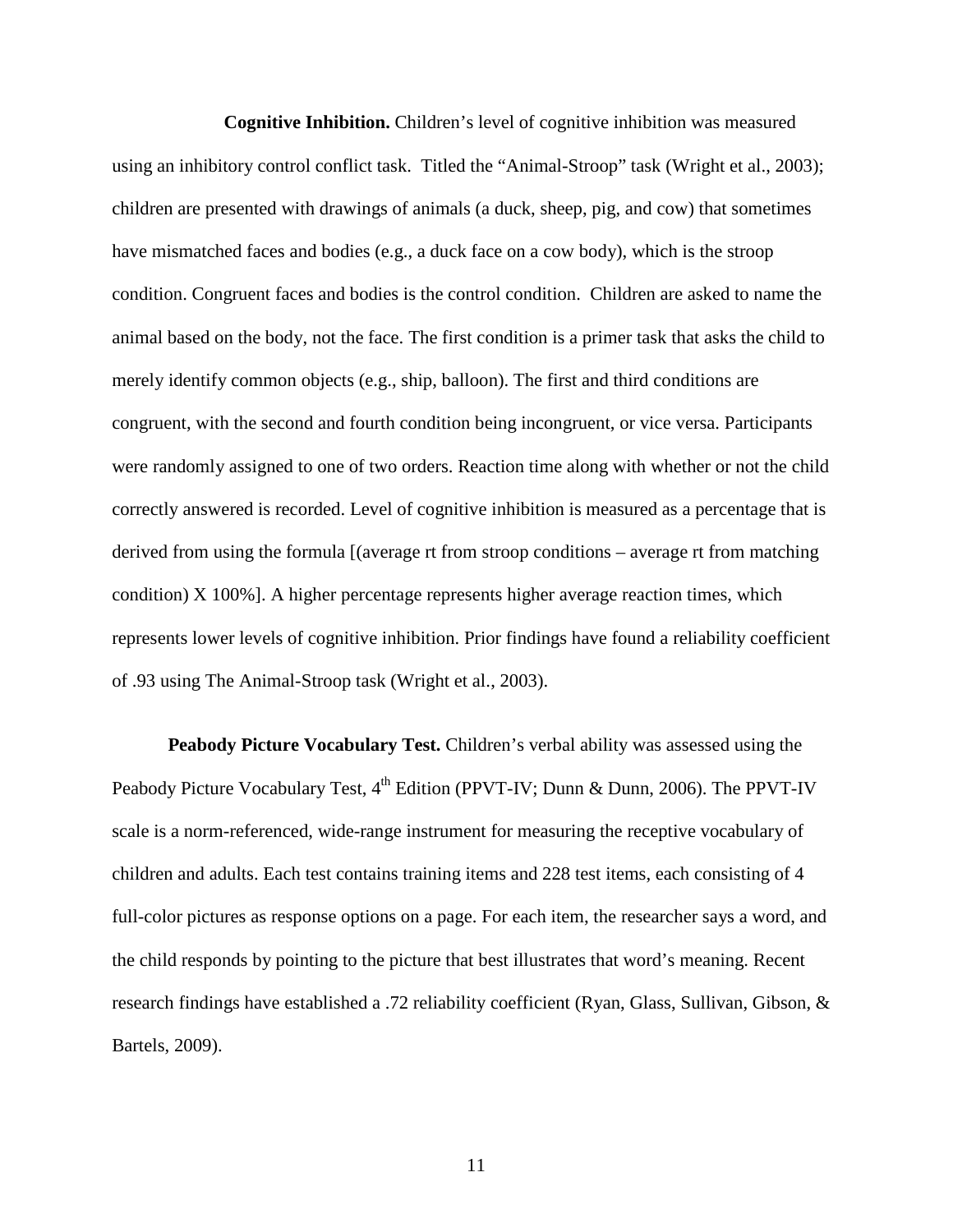#### **Analytic Strategy**

 Scores from teacher-based questionnaire along with the children's tasks were used to create all variables. Linear regression was used to generate models that would explain the greatest amount of variance for all the predictors. In line with previous findings, it was hypothesized that teacher ratings of CU traits and bullying would be significantly related with one another. Additionally, it was hypothesized that lower ratings of the independent variables (teacher ratings and children's tasks) would significantly predicted higher levels of bullying and higher levels of victimization (i.e., lower levels of social cognition would predict higher levels of bullying). It was also hypothesized that an interaction effect would exist, where the relation between bullying and the other independent variables would become stronger in the presence of increasing levels of CU traits. This hypothesis was based off previous findings that bullying and conduct problems increase in the presence of CU traits (Viding et al., 2009). All analysis controlled for the child's gender and mother's report of annual income.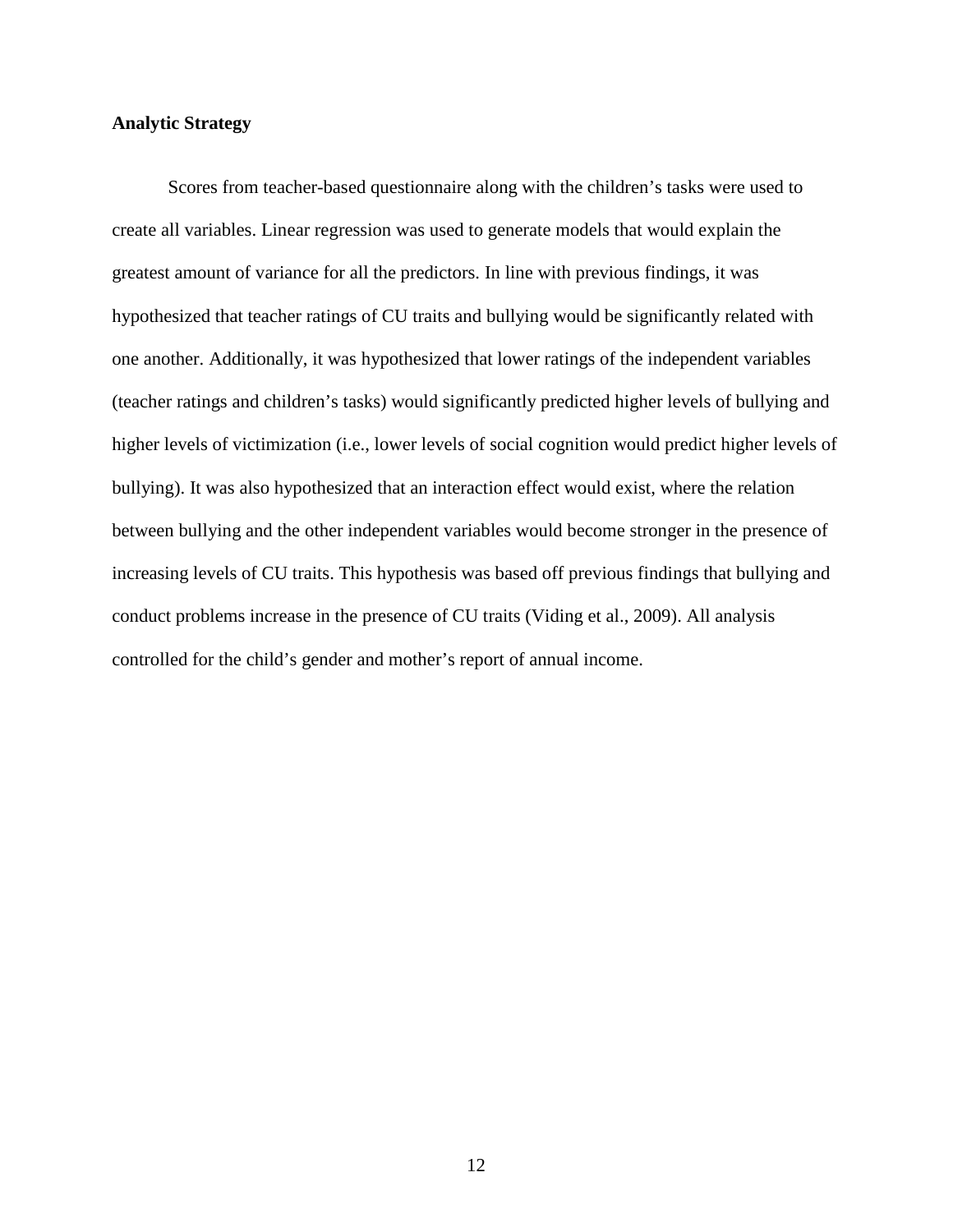#### **3. RESULTS**

#### **Relationship Between Variables**

Pearson correlations showed significant inter-correlation between variables. For girls: bullying was positively correlated with victimization,  $r = 0.80$ ,  $p < 0.01$ , and CU traits,  $r = 0.65$ ,  $p < 0.01$ 01; victimization was positively correlated with CU traits, *r*=. 75, *p*<. 01; CU traits was positively correlated with social cognition,  $r = 0.53$ ,  $p < 0.01$ ; and cognitive inhibition was positively correlated with PPVT standard scores, *r*=. 48, *p*<. 01.

 For boys: income was negatively correlated with bullying, *r*=-.30, *p*<. 05; bullying was positively correlated with victimization ( $r = .67 \, \text{p} < .01$ ), CU traits ( $r = .65 \, \text{p} < .01$ ), and social cognition ( $r = 58$   $p < 01$ ). Victimization was positively correlated with CU traits ( $r = 36$   $p < 01$ ), social cognition ( $r = 0$ ,  $p < 01$ ), and negatively correlated with PPVT standard scores ( $r = 0.39$   $p < 0.1$ ). 05). CU traits were positively correlated with social cognition ( $r = 0.44 \, \text{p} < 0.01$ ).

Table 2

| Variable            |         | $\overline{2}$           | 3       | 4       | 5                        | 6      |         |
|---------------------|---------|--------------------------|---------|---------|--------------------------|--------|---------|
| 1. Income           |         | .08                      | .06     | .18     | $-.07$                   | .19    | .30     |
| 2. Bullying         | $-.30*$ | $\overline{\phantom{0}}$ | $.80**$ | $.65**$ | .18                      | $-.11$ | $-.03$  |
| 3. Victimization    | $-.12$  | $.67**$                  |         | $.75**$ | .26                      | $-.15$ | .18     |
| 4. CU traits        | $-0.29$ | $.65***$                 | $.36**$ |         | $.53**$                  | $-.03$ | .26     |
| 5. Social Cognition | $-.17$  | $.58**$                  | $.70**$ | $.44**$ | $\overline{\phantom{0}}$ | .03    | .29     |
| 6. Cognitive        | .03     | $-.04$                   | .12     | .01     | $-.07$                   |        | $.48**$ |
| Inhibition          |         |                          |         |         |                          |        |         |
| 7. PPVT standard    | .16     | $-.08$                   | $-.39*$ | $-.02$  | $-.20$                   | $-.06$ |         |
| score               |         |                          |         |         |                          |        |         |

*Correlations Among Study Variables* 

*Note:* PPVT – Peabody Picture Vocabulary Test standard score. Correlations for males are below the diagonal; correlations for females are above the diagonal. \*\**p*< .01 \*p<. 05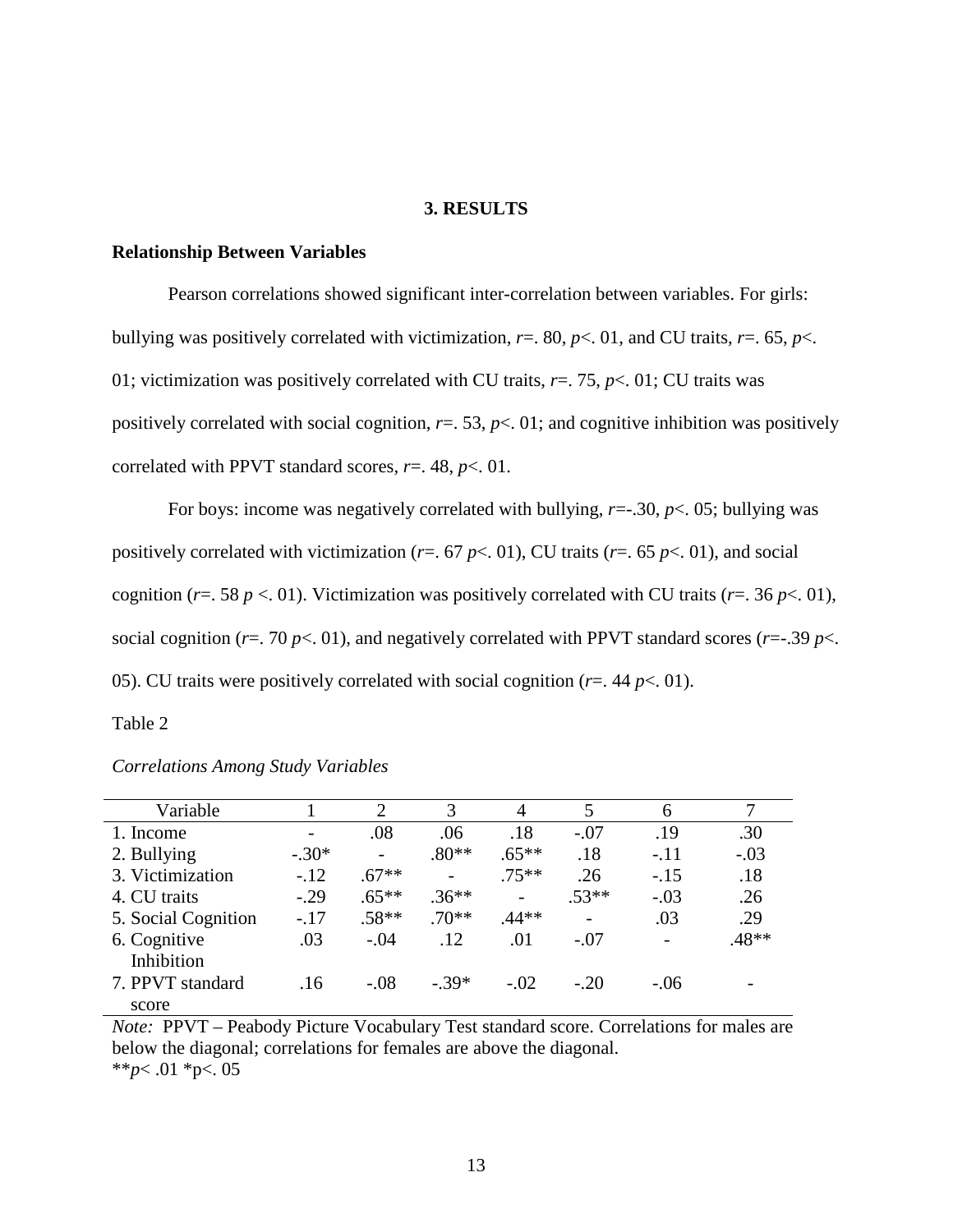### **Moderated Regression models**

 Moderated regression analyses were conducted to investigate the association between bullying, victimization, CU traits, and other variables. All analysis controlled for parental income and gender. The first regression analysis modeled victimization as the dependent variable, with CU traits as the main predictor and social cognition as the moderator, i.e., the degree to which the relation between CU and victimization might vary at different levels of social cognitive abilities (see Table 3). CU traits and social cognition were significant predictors for victimization. The interaction failed to reach significance.

Table 3

*Regression Analysis of CU traits, Social Cognition, Gender, Income and CU x SC on Victimization* 

| Variable |                              |        | SE b | Beta   |        |
|----------|------------------------------|--------|------|--------|--------|
| Step 1   | Gender                       | $-.19$ | .17  | $-.10$ | .26    |
|          | Income                       | .01    | .01  | .05    | .58    |
| Step 2   | Gender                       | $-.16$ | .13  | $-.08$ | .37    |
|          | Income                       | .01    | .03  | .04    | .58    |
|          | CU traits                    | .93    | .21  | .45    | < .001 |
|          | <b>Social Cognition</b>      | .75    | .21  | .35    | .001   |
| Step 3   | <b>CU X Social Cognition</b> | .03    | .08  | .11    | .25    |

 In a second model, we examined the degree to which social cognition moderated the relation between CU and bullying (see Table 4). CU traits, social cognition and gender (girls being lower than boys) were significant predictors of bullying. The interaction failed to reach significance.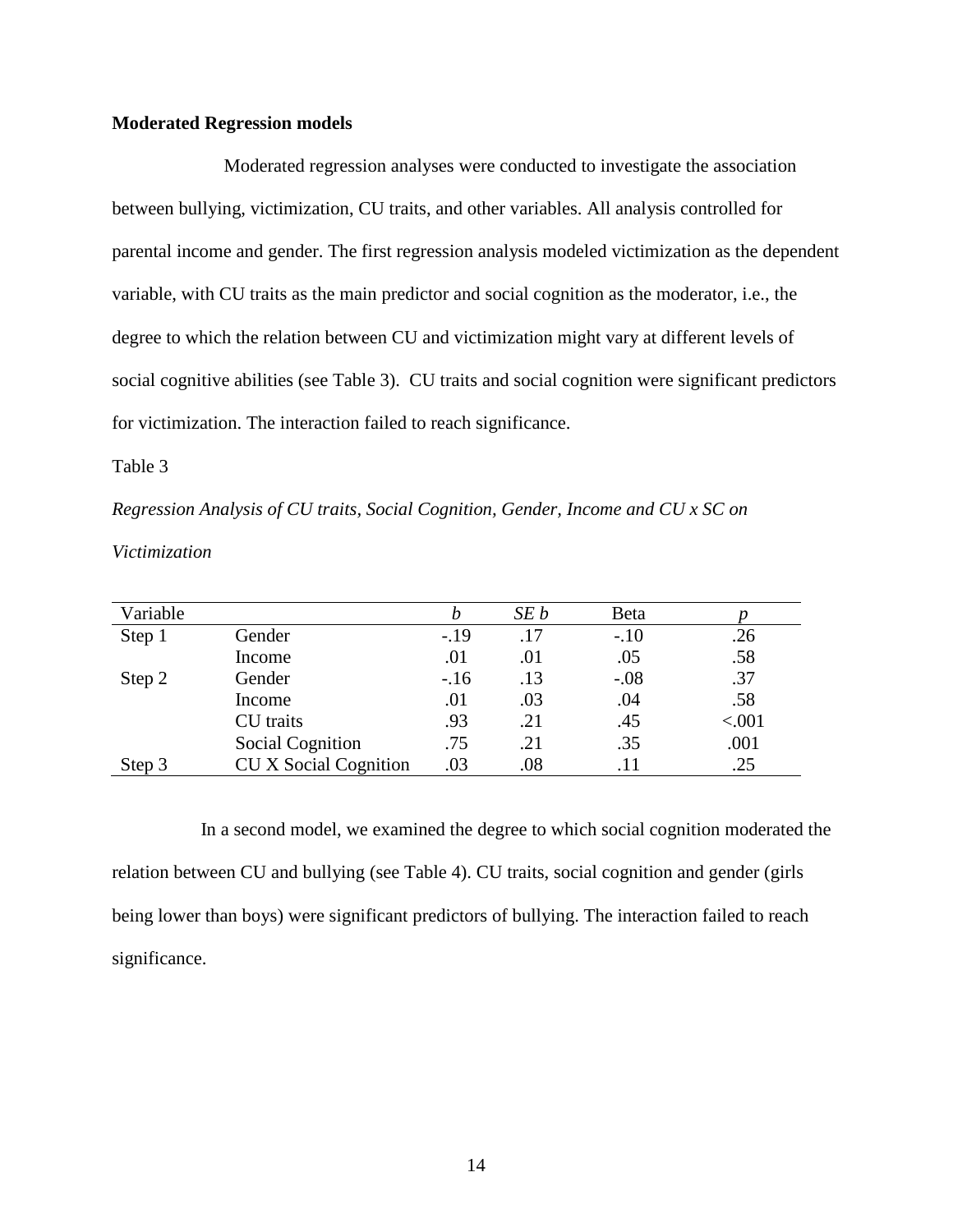## Table 4

| Variable |                              |        | SE b | Beta   |        |
|----------|------------------------------|--------|------|--------|--------|
| Step 1   | Gender                       | $-.40$ | .19  | $-.19$ | .04    |
|          | Income                       | $-.01$ | .02  | $-.03$ | .72    |
| Step 2   | Gender                       | $-.14$ | .10  | $-.05$ | .33    |
|          | Income                       | .02    | .03  | .05    | .54    |
|          | CU traits                    | 1.57   | .24  | .63    | < .001 |
|          | <b>Social Cognition</b>      | .40    | .05  | .49    | .02    |
| Step 3   | <b>CU X Social Cognition</b> | .13    | 22   | .21    | .36    |

*Regression Analysis of CU traits, Social Cognition, and CU x SC on Bullying* 

The third modeled PPVT scores as the moderator of the relation between CU and victimization. None of the main effects or interaction term was significant predictors of victimization, although CU traits was trending (*p*=.06).

Table 5

*Regression Analyses of CU traits, PPVT standard score, Gender, Income, and CU x PPVT\_ss on* 

*Victimization* 

| Variable |                   | n      | SEb | Beta   |     |
|----------|-------------------|--------|-----|--------|-----|
| Step 1   | Gender            | .01    | .12 | .15    | .88 |
|          | Income            | $-.13$ | .14 | $-.86$ | .39 |
| Step 2   | Gender            | .03    | .09 | .11    | .79 |
|          | Income            | $-.17$ | .19 | $-.88$ | .35 |
|          | CU traits         | .44    | .23 | .37    | .06 |
|          | PPVT_ss           | .17    | .39 | .24    | .66 |
| Step 3   | <b>CUXPPVT</b> ss | $-.20$ | .46 | -.44   | .66 |

 The fourth modeled PPVT as the moderator of the relations between CU and bullying. CU traits ( $p$ <.001) and PPVT standard scores ( $p$ <.001) were significant predictors of bullying . The interaction term 'PPVT standard scores' X 'CU traits' reached significance ( $p < .001$ ). The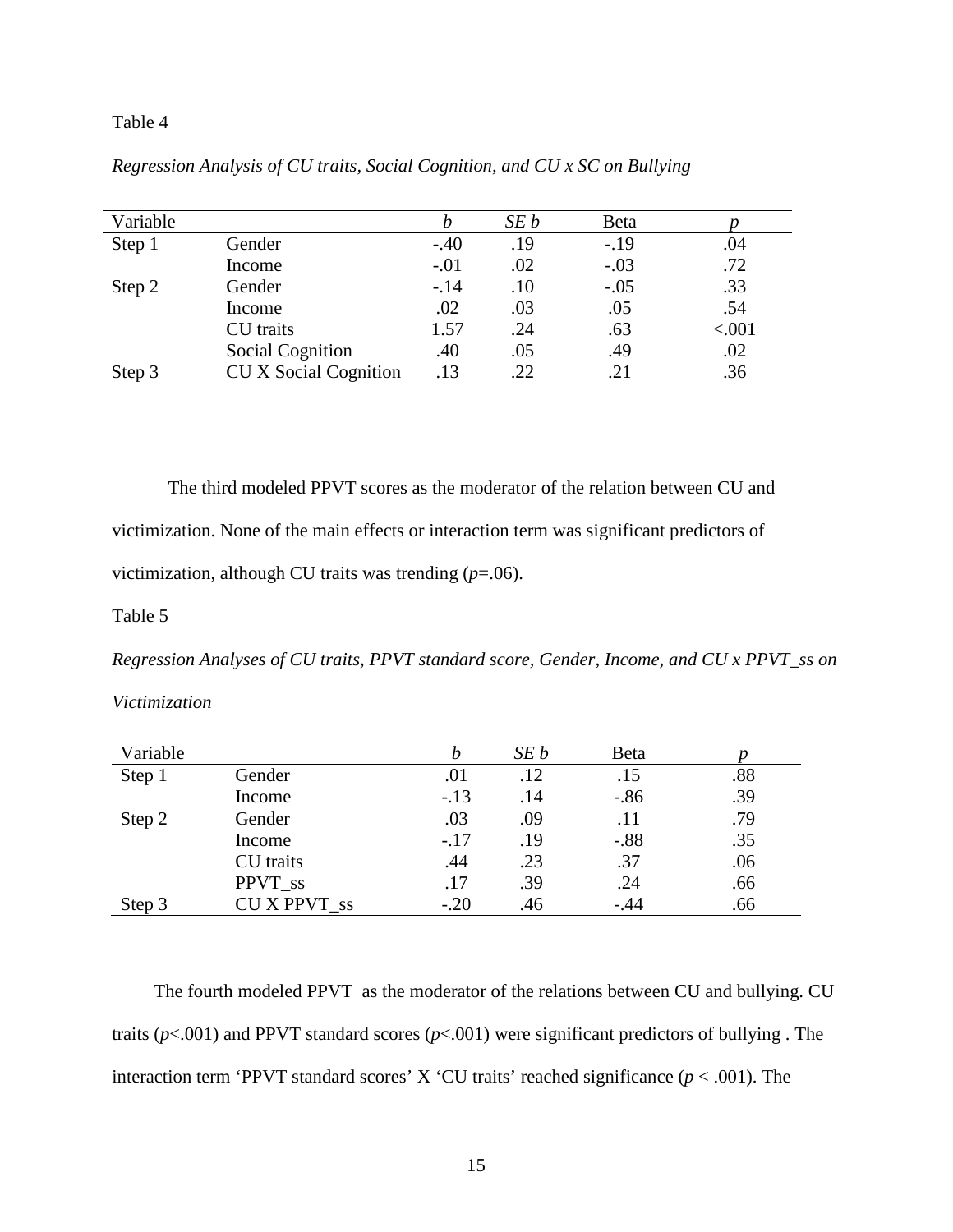interpretation of the interaction effect is as follows: the relation between bullying and CU traits becomes progressively stronger as PPVT standard scores increase (see Figure 1). Hence, CU children with high PPVT scores are more likely to bully his/her peers.

Table 6

*Regression Analyses of CU traits, PPVT standard score, , and CU x PPVT\_ss on Bullying* 

| Variable |                   |         | SE b | Beta    |         |
|----------|-------------------|---------|------|---------|---------|
| Step 1   | Gender            | $-.002$ | .003 | $-.001$ | .39     |
|          | Income            | .001    | .001 | .002    | .24     |
| Step 2   | Gender            | $-.002$ | .001 | $-.001$ | .47     |
|          | Income            | .003    | .002 | $-.007$ | .33     |
|          | CU traits         | $-.19$  | .002 | $-.22$  | < .001  |
|          | PPVT ss           | $-.06$  | .001 | $-.01$  | < .001  |
| Step 3   | <b>CUXPPVT</b> ss | $-.09$  | .001 | 1.13    | < 0.001 |

# Figure 1

*Interaction between CU traits and PPVT standard scores on bullying* 

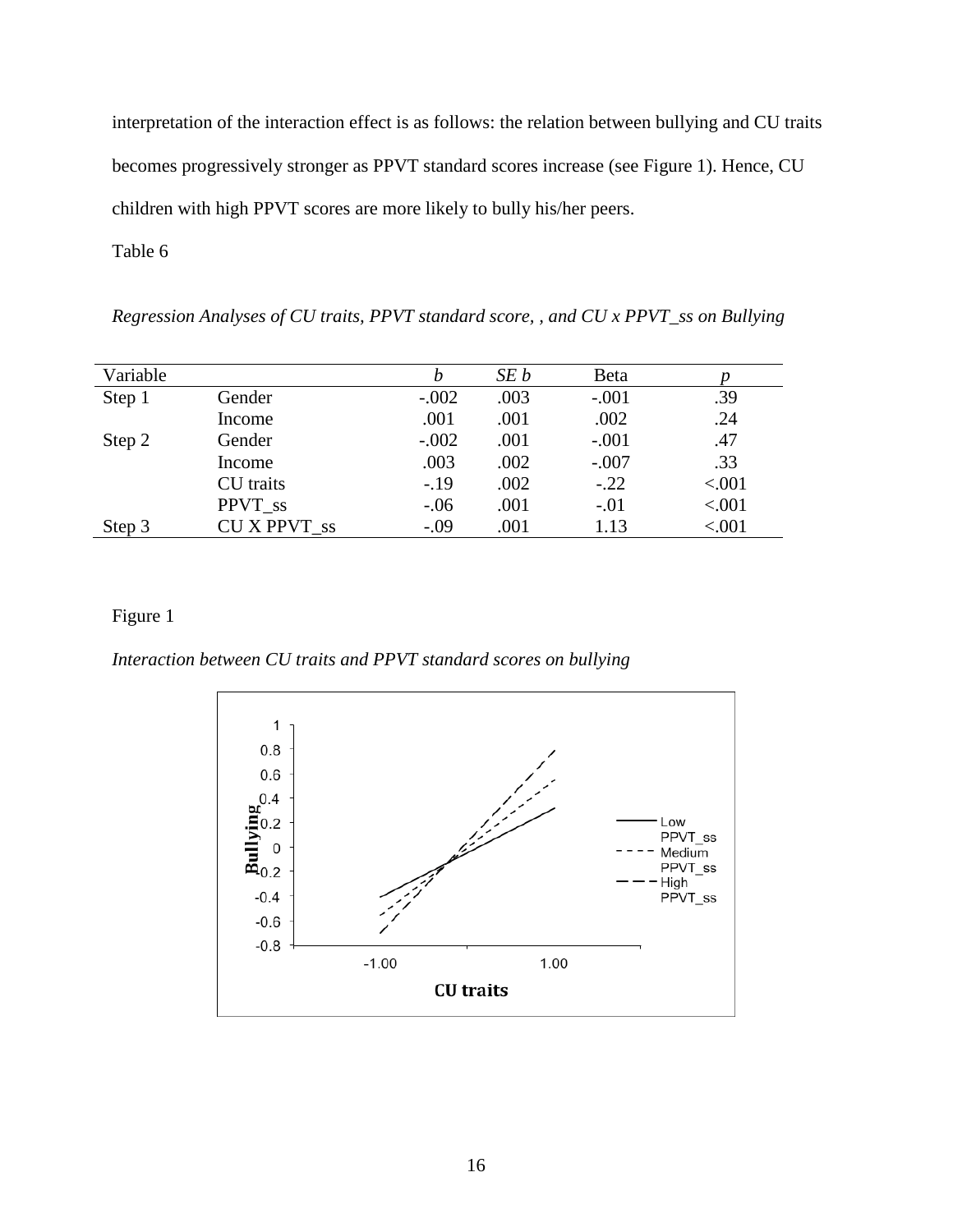The fifth modeled cognitive inhibition as the moderator of the relation between CU and victimization (see Table 6). In this model, CU traits were a significant predictor of victimization  $(p<.001)$  and the interaction term failed to reach significance.

### Table 7

*Regression Analyses of CU traits, Cognitive Inhibition, Gender, Income, and CU x Cognitive Inhibition on Victimization* 

| Variable |                      | b      | SE b | Beta   |        |
|----------|----------------------|--------|------|--------|--------|
| Step 1   | Gender               | .04    | .08  | .52    | .61    |
|          | Income               | .01    | .09  | .07    | .09    |
| Step 2   | Gender               | .06    | .10  | .49    | .57    |
|          | Income               | .03    | .08  | .09    | .11    |
|          | CU traits            | .55    | .09  | .63    | < .001 |
|          | Cognitive Inhibition | $-.01$ | .11  | $-.05$ | .96    |
| Step 3   | CU X Cognitive       | .79    | .77  | .21    | .31    |
|          | Inhibition           |        |      |        |        |
|          |                      |        |      |        |        |

The final model assessed the degree to which cognitive inhibition moderated the relation between CU and bullying. (see Table 8). CU traits were a significant predictor of bullying ( $p$ <.001). The interaction term 'cognitive inhibition' X 'CU traits' reached significance ( $p = .01$ ). The interpretation of the interaction effect is as follows: the relation between bullying and CU traits becomes progressively stronger as cognitive inhibition levels decrease (see figure 2).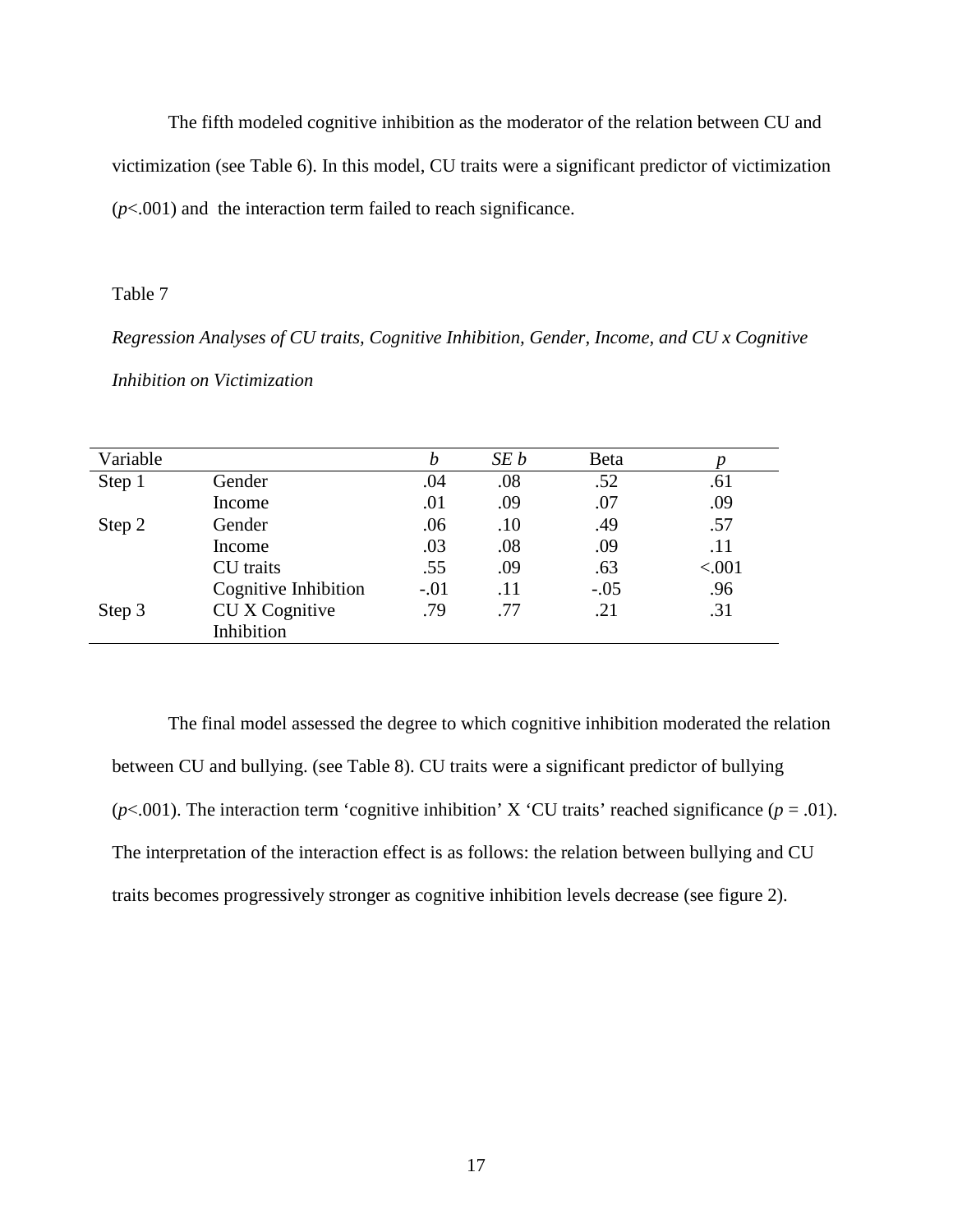Table 8 *Regression Analyses of CU traits, Cognitive Inhibition, Gender, Income, and CU x Cognitive* 

| Variable |                      | b      | SE b | Beta   |        |
|----------|----------------------|--------|------|--------|--------|
| Step 1   | Gender               | $-13$  | .16  | $-.08$ | .43    |
|          | Income               | .003   | .01  | .02    | .84    |
| Step 2   | Gender               | $-.14$ | .13  | $-.10$ | .41    |
|          | Income               | .003   | .02  | .02    | .88    |
|          | <b>CU</b> traits     | .45    | .08  | .52    | < .001 |
|          | Cognitive Inhibition | $-.05$ | .08  | $-.07$ | .48    |
| Step 3   | CU X Cognitive       | $-.22$ | .08  | $-.28$ | .01    |
|          | Inhibition           |        |      |        |        |

*Inhibition on Bullying* 

# Figure 2

# *Interaction between CU traits and Cognitive Inhibition on bullying*

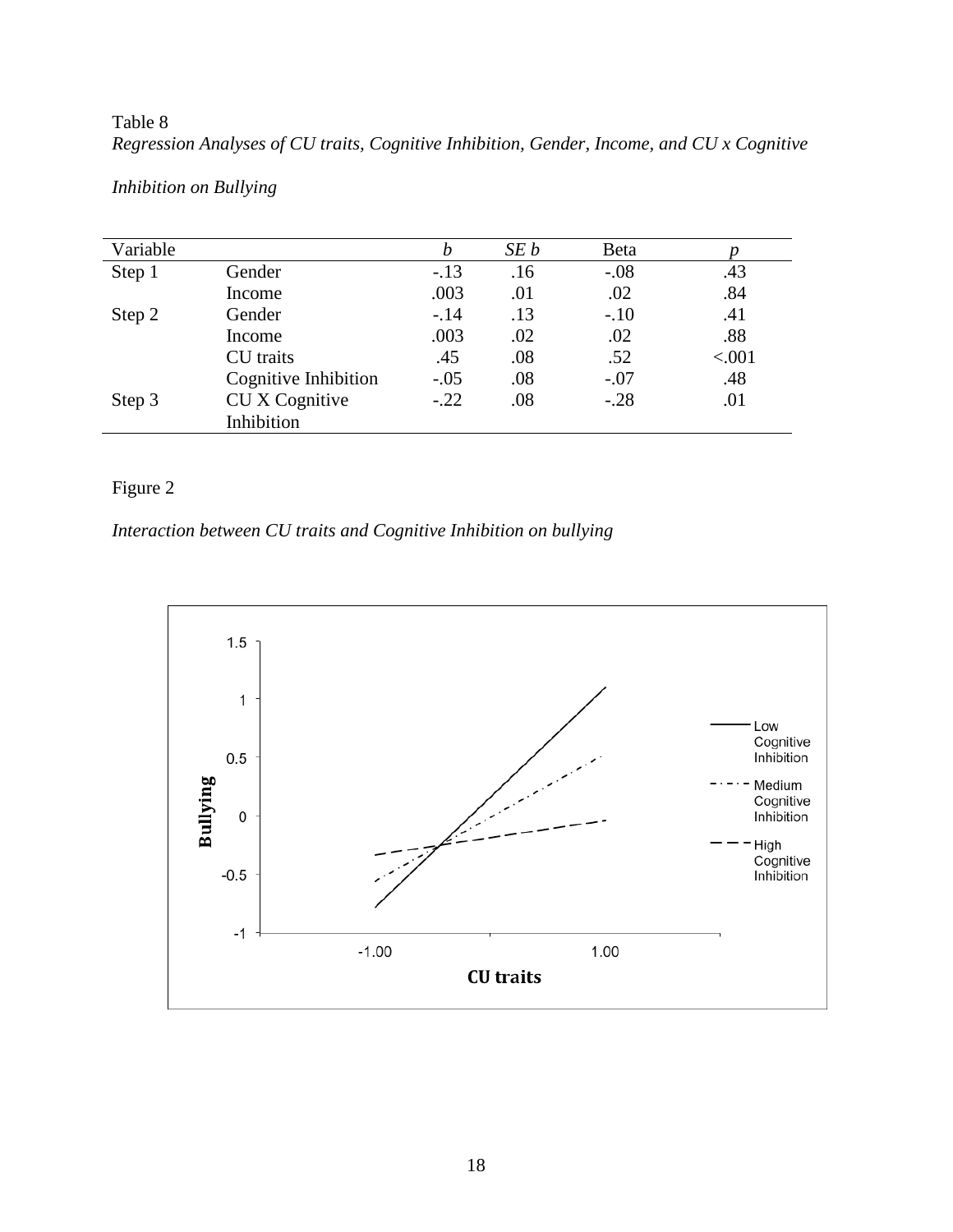### **4. DISCUSSION**

The goals of the present study were to examine the extent to which CU traits might put preschool children at risk for bullying and victimization, as well as how key social- and neurocognitive variables might moderate this relation. Additionally, this study extended current knowledge on the relation between bullying, victimization and CU traits by assessing these behaviors at preschool. As hypothesized, CU traits predicted bullying behavior as well as being victimized. Furthermore, results indicated that the relation between CU traits and bullying was moderated by both cognitive inhibition and verbal ability. However, no moderation effects were found for victimization.

 It was hypothesized that CU traits would put children at risk for both bullying behaviors and victimization. Data from this study with preschoolers supported the predication and corroborates previous findings that have used older participants (Viding et al., 2009). CU traits serving as a risk factor for engaging in bullying behavior has been well established (Fanti et al., 2009; Viding et al., 2009). Recent research has examined the potential importance of subtyping children with CU traits to those with low and high levels of aggression (Frick & Marsee, 2006; Viding et al., 2009). The current study provides support for examining potential heterogeneity with CU children and identifying risk factors for the differing profiles. That is, identifying factors that would put a child at risk for developing CU traits and high levels of aggression. Likewise, identifying factors that would put a child at risk for developing CU traits and low levels of aggression.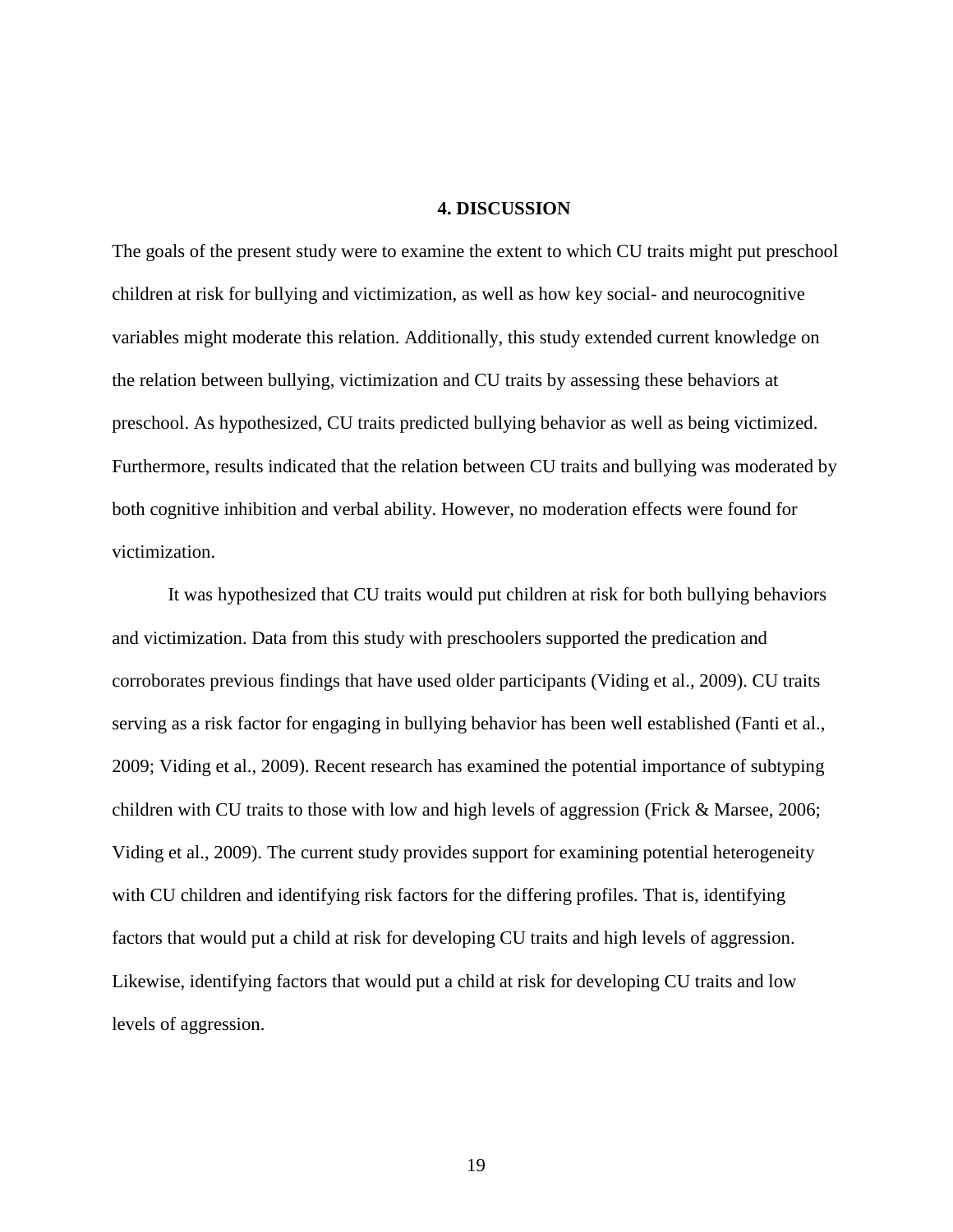One of the more robust risk associations with aggressive behavior is low verbal IQ. Prior findings have linked delinquency and antisocial behavior with verbal deficits in children (Loney, Frick, Ellis, & McCoy, 1998). Although verbal deficits were found in children with conduct problems only, children with conduct problems and CU traits did not demonstrate any verbal deficits. Of interest, Fontaine et al. (2008) reported that CU traits were related to normative abilities in an epidemiological sample of males and females in late childhood. We supported and extended these results, in that CU children high in verbal ability would be at risk for engaging in bullying behaviors. This is an interesting finding as our measure of bullying included forms such as physical (e.g., hits, kicks, punches, bites), verbal (e.g., laughs at, call names) and social (e.g., excludes other children).

 Against our expectations, data suggested that CU traits and low levels of cognitive inhibition predicted bullying behaviors. This is an interesting finding as it suggests such children possess normative verbal ability but are also cognitively uninhibited. Prior studies have found children's cognitive inhibition skills inversely related to their aggressive behaviors (Coolidge  $\&$ DenBoer, 2004; Ellis et al., 2009). Being less cognitively inhibited may explain why these CU children are engaging in aggressive, more physical forms of bullying.

 Gender differences in bullying, social cognition and verbal abilities were found in this sample. For males, a positive relation between bullying and social cognition existed. This relation did not reach significance with females. Although males have been found to engage in higher rates of bullying than females (Archer, 2004; Viding et al., 2009), this relation was expected to be negative, as previous findings have found social development to be inversely related to aggressive behaviors (Waschbusch et al., 2007). At the same time, victimization and verbal abilities were negatively related for males only. Aggression, which is a robust predictor of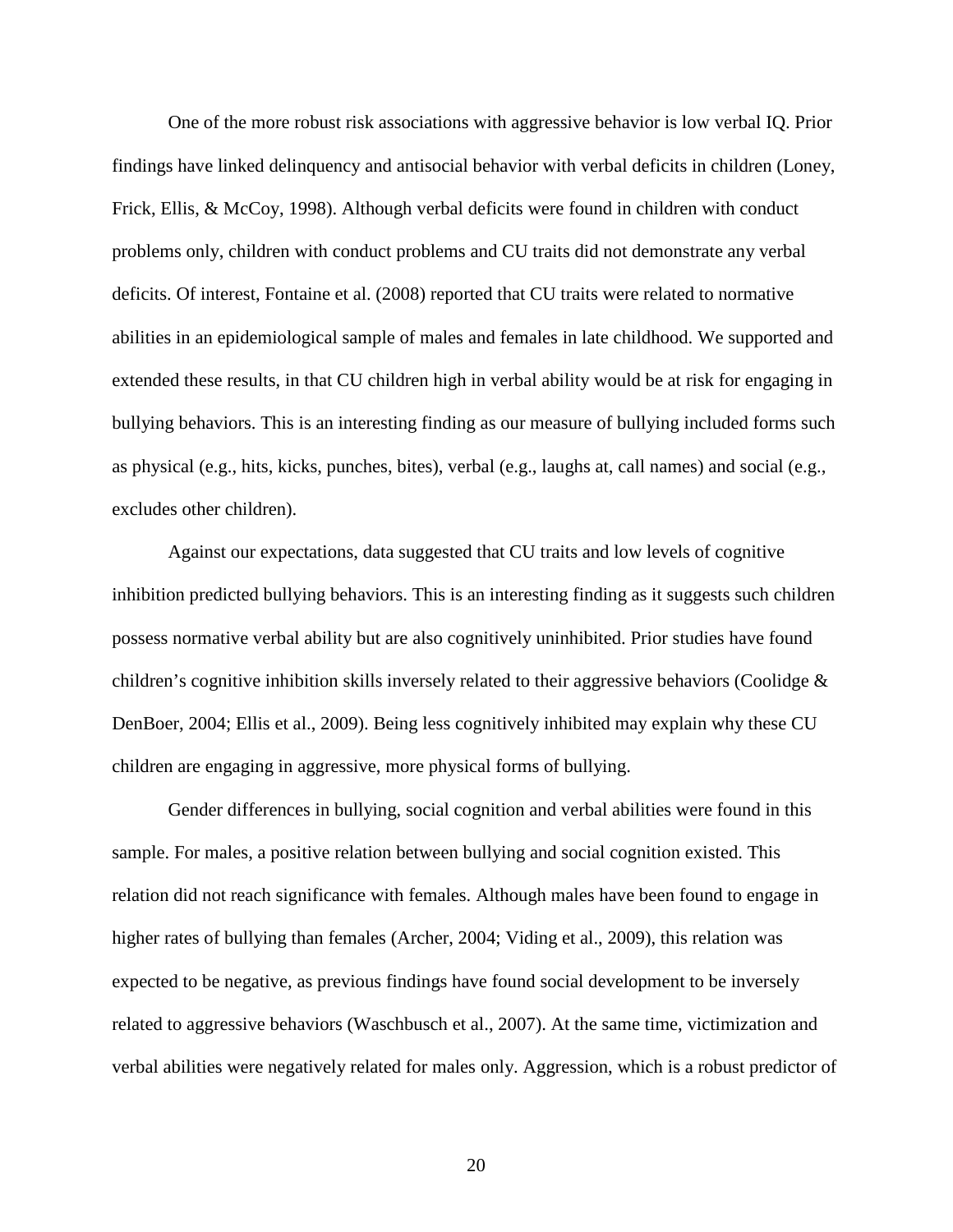victimization (Barker et al., 2008), has been demonstrated to be negatively related with normative intellectual functioning (Lynam, 1998). That is, children who are victimized engage in physically aggressive behavior. It is this physically aggressive behavior that serves as a risk factor for deficits in intellectual functioning. Furthermore, previous research has found that females posses higher levels of verbal ability than males (Calvin, Fernandez, Smith, Fischer, & Diary, 2010). This may explain why young males that are increasingly victimized demonstrate lower verbal ability.

 Some limitations of the current study should be mentioned. Seventy-two percent of children were Caucasian with the average parental income ranging from \$35,000-\$40,000. Further investigation of other SES and ethnic groups would increase the generalizability of these findings. The assessment of bullying and victimization has been previously used (Alsaker & Valkanover, 2000; Alsaker & Nagele, 2008) in parental and teacher reports and incorporates three essential forms of bullying and victimization (e.g., physical, social and verbal). However, the definitions used were compressed and not as specific as assessments frequently used in the bullying and victimization literature (Olweus, 1993). This is due, in part, to the age of the participants in the current study. Bullying and victimization assessments that use older participants typically include a formal definition of bullying and victimization. In addition, the different components that make up bullying and victimization (e.g., power differential, repeated occurrence) are brought to the informant's awareness. An additional limitation of the study derives from not finding that any of the social- and neurocognitive variables moderated the relation between CU traits and victimization. Future research should incorporate internalizing symptoms (e.g., anxiety or depression) as potential moderators between CU traits and victimization. Prior findings have found anxiety to be negatively correlated with CU traits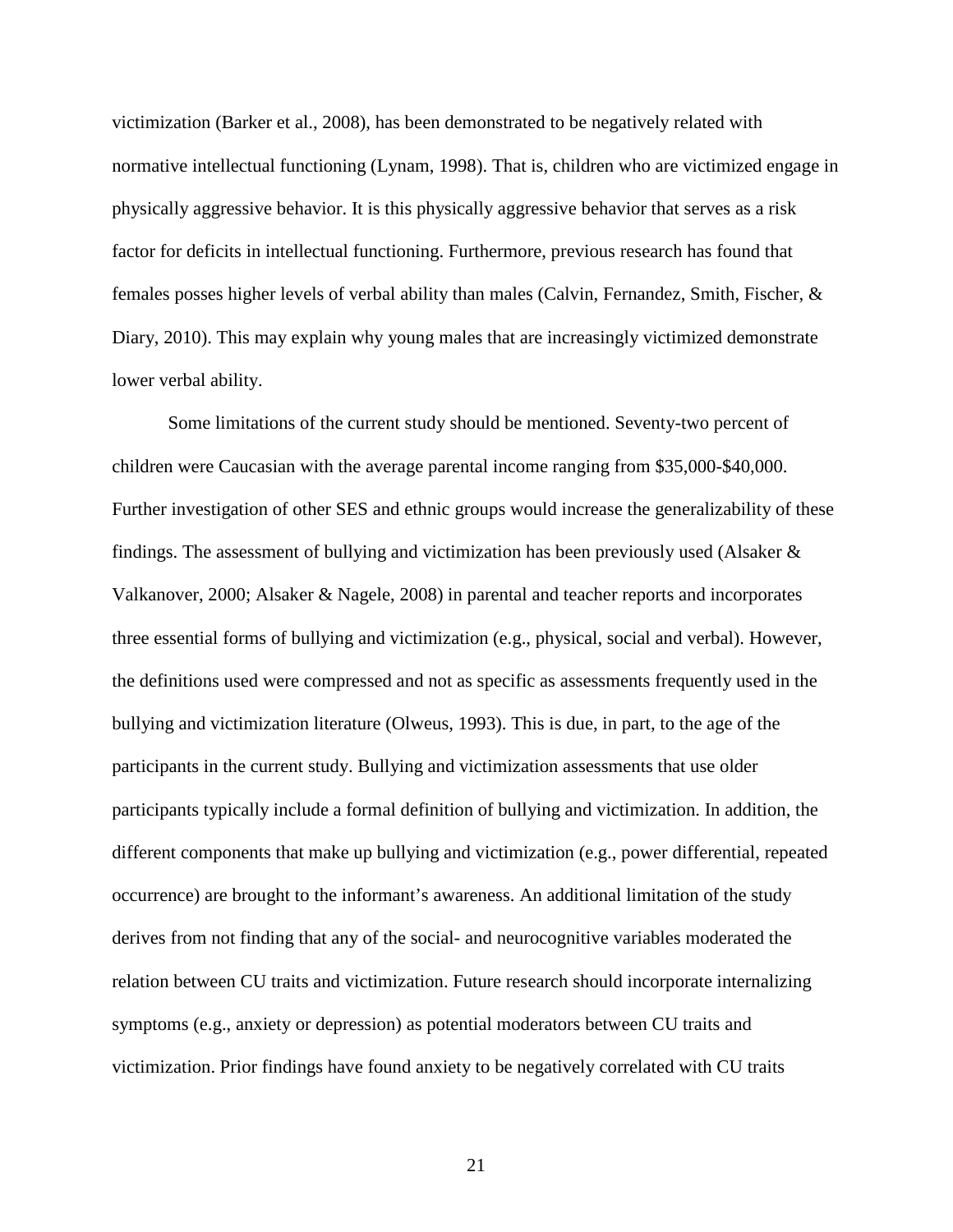(Pardini, Lochman, & Powell, 2007; Kubak & Salekin, 2009). The Child Behavior Checklist (Achenbach, 1991; Achenbach & Rescorla, 2001) is a well validated measure for use in internalizing research. Furthermore, the CBCL has been established to assess ages from 4- to 18 year old-children. However, research using internalizing symptoms as a moderator in young CU children and bullying/victimization is sparse.

 A further point to consider in relation to the data is the notion that the behaviors being investigated are not static in nature. That is, bullying and victimization do not occur independent of one another. It must be acknowledged that significant correlations exist between several of the independent variables. However, tests for multicollinearity indicated that moderate levels of multicollinearty were present (Mean *VIF* = 6.21 for bullying, victimization, verbal ability, CU traits and social cognition). Thus, the multicollinearity found within the data does not present significant concern with respect to the regression model coefficients becoming unstable and the standard errors becoming inflated.

 This study highlighted the importance of viewing CU traits and neurocognitive variables not only as associated behaviors, but also as moderating the risk of children engaging in bullying behaviors. A strength of the current investigation is these findings were demonstrated early in children development (e.g., preschool). These findings have important implications for etiology and prevention purposes. One prior study of CU traits (Hawes & Dadds, 2007) in a clinically referred sample of male elementary school children indicated that CU traits remained stable over time. The very nature of CU traits, such as lack of guilt and remorse for antisocial behavior, makes effective interventions a challenge. However, common interventions for bullying can be categorized as either "educative" (Rigby, 2004) or "zero-tolerance" (Smith, Pepler, & Rigby, 2004). The educative approach attempts to increase a bully's awareness of their actions and to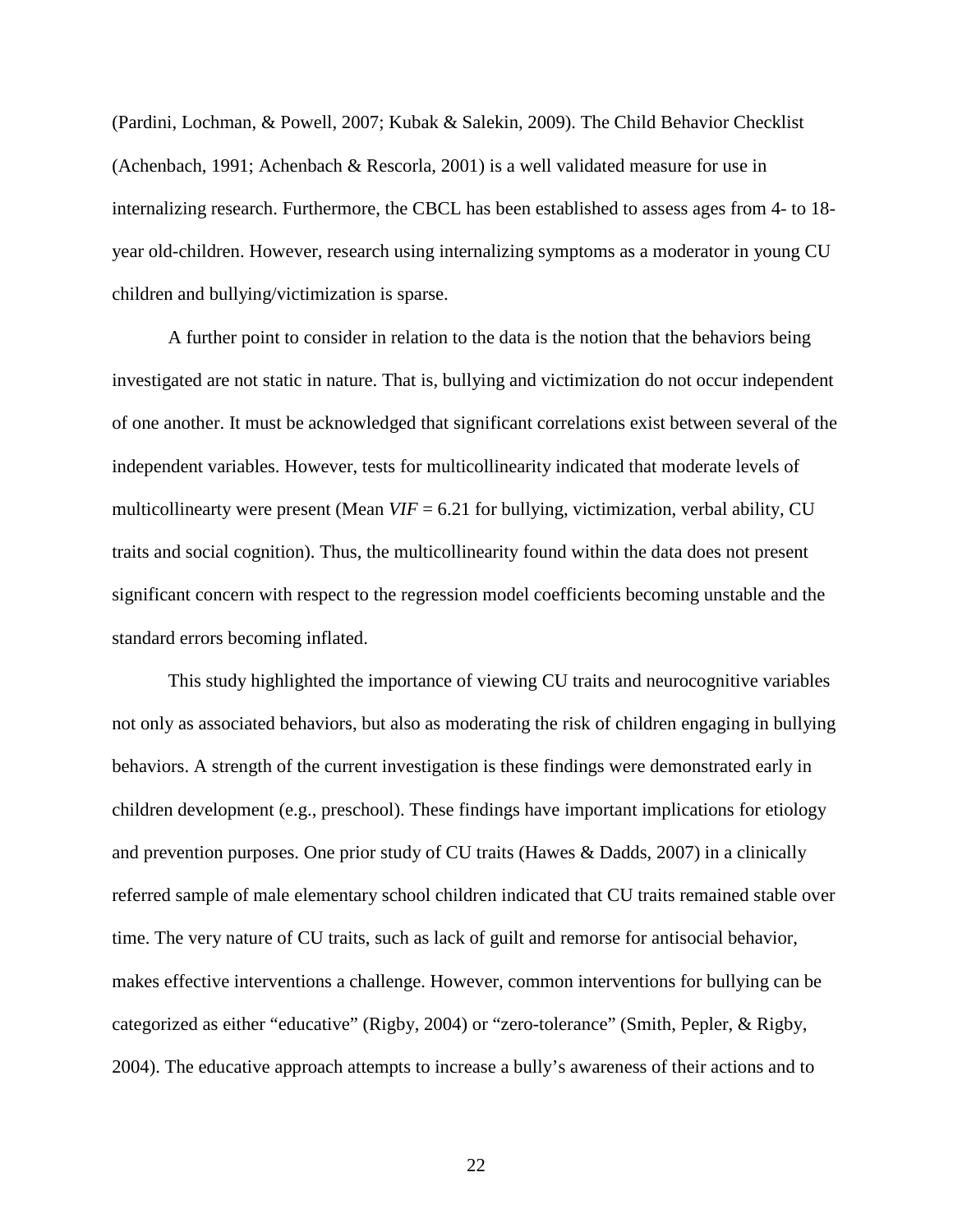motivate change. The zero-tolerance policy is more punitive in approach and is administered within the school. Given the minimal impact of interventions with children high on CU traits (Blair et al., 2006; Hawes & Dadds, 2007), perhaps efforts would be more impactful if focused earlier in child development. One project in particular (Gilpin, Boxmeyer, Lochman, DeCaro, & Barker, in preparation) is aiming to improve school readiness. The study will be identifying social, cognitive and physiological predictors of school readiness in a preschool sample. Children will be receiving the PATHS preschool curriculum (Greenberg, Kusche, Cook, & Quamma, 1995). The aim of PATHS is to improve children's behavioral control (inhibition) and socioemotional understanding.

 Finally, cognitive inhibition and verbal intelligence, which were moderator variables, could be important targets for interventions. Given the known relation between cognitive inhibition, aggressive behaviors, CU traits and verbal intelligence, focus needs to be on developing a neurocognitive profile of young children. Based on this study, it is theorized that children high on aggression and CU traits may be the best targets for intervention. The development and evaluation of such interventions represents a vital focus for future research.

 In conclusion, the current study examined the association between CU traits, bullying and victimization, as well as how social- and neurocognitive variables might moderate this relation. In particular, children high on CU traits and verbal ability are at an increased risk for engaging in verbal bullying behaviors. Also, children high on CU traits and low on cognitive inhibition are at an increased risk for engaging in a more bullying behavior, such as physical bullying. Examining whether internalizing symptoms moderate the relation between CU traits and victimization may help identify the underpinnings of this type of behavior.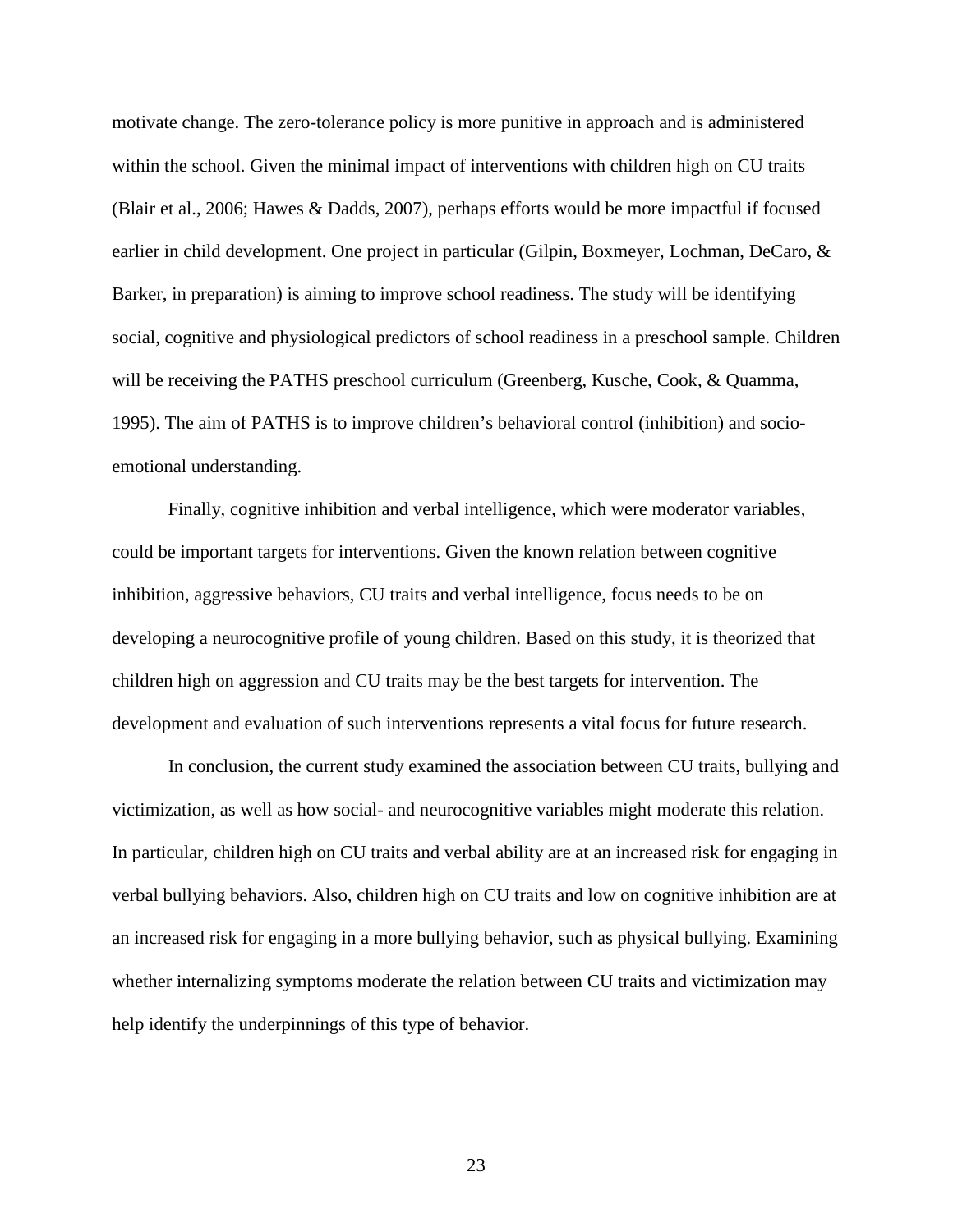#### REFERENCES

- Achenbach, T. M. (1991). *Manual for the Child Behavior Checklist/4-18 and 1991 Profile.* Burlington, VT: University of Vermont, Department of Psychiatry.
- Achenbach, T., & Rescorla, L. (2001). *Manual for the ASEBA School-Age Forms & Profiles. Burlington*: University of Vermont, Research Center for Children, Youth, & Families.
- Alsaker, F.D., & Valkanover, S. (2001). Early diagnosis and prevention of victimization in kindergarten. In J. Juvonen, & S. Graham (Eds.), *Peer harassment in school: The plight of the vulnerable and victimized.* (pp. 175-195). Guilford Press: New York, NY, US.
- Alsaker, F. D., & Nägele, C (2008). Bullying in kindergarten and prevention. In W. Craig, & D. Pepler (Eds.), *An International Perspective on Understanding and Addressing Bullying.* PREVNet Series, Volume I (pp. 230-252). PREVNet: Kingston, Canada*.*
- Archer, J. (2004). Sex differences in aggression in real-world settings: A metaanalytic review. *Review of General Psychology, 8,* 291-322.
- Arseneault, L., Bowes, L., & Shakoor, S. (2010). Bullying victimization in youths and mental health problems: 'Much ado about nothing'?. *Psychological Medicine, 40,* 717- 729.
- Barker, E.D., Boivin, M., Brendgen, M., Fontaine, N., Arseneault, L., Vitaro, F., …Tremblay, R.E. (2008). Predictive validity and early predictors of peer-victimization trajectories in preschool. *Archives of General Psychiatry*, 65(10), 1185-1192. doi: 10.1001/archpsych.65.10.1185.
- Blair, K.S., Richell, R.A., Mitchess, D.G.V., Leonard, A., Morton, J., & Blair, R.J.R. (2006). The know the words, but not the music: Affective and semantic priming in individuals with psychopathy. *Biological Psychology, 73,* 114-123.
- Calvin, C.M., Fernandes, C., Smith, Visscher, P.M., & Deary, I.J. (2010). Sex, intelligence and educational achievement in a national cohort of over 175,000 11-yearold school children in England. *Intelligence, 38,* 424-432.
- Coie, J.D., & Dodge, K.A. (1998). Aggression and antisocial behavior. In N. Elsenberg (Ed.), *Handbook of child psychology* (p. 779-862). Hoboken: NJ.
- Constantino, J.N. (2002). *The Social Responsiveness Scale*. Los Angeles: Western Psychological Services.
- Constantino, J.N., Davis, S.A., Todd, R.R., Schindler, M.K., Gross, M.M., Bruphy, S.L.,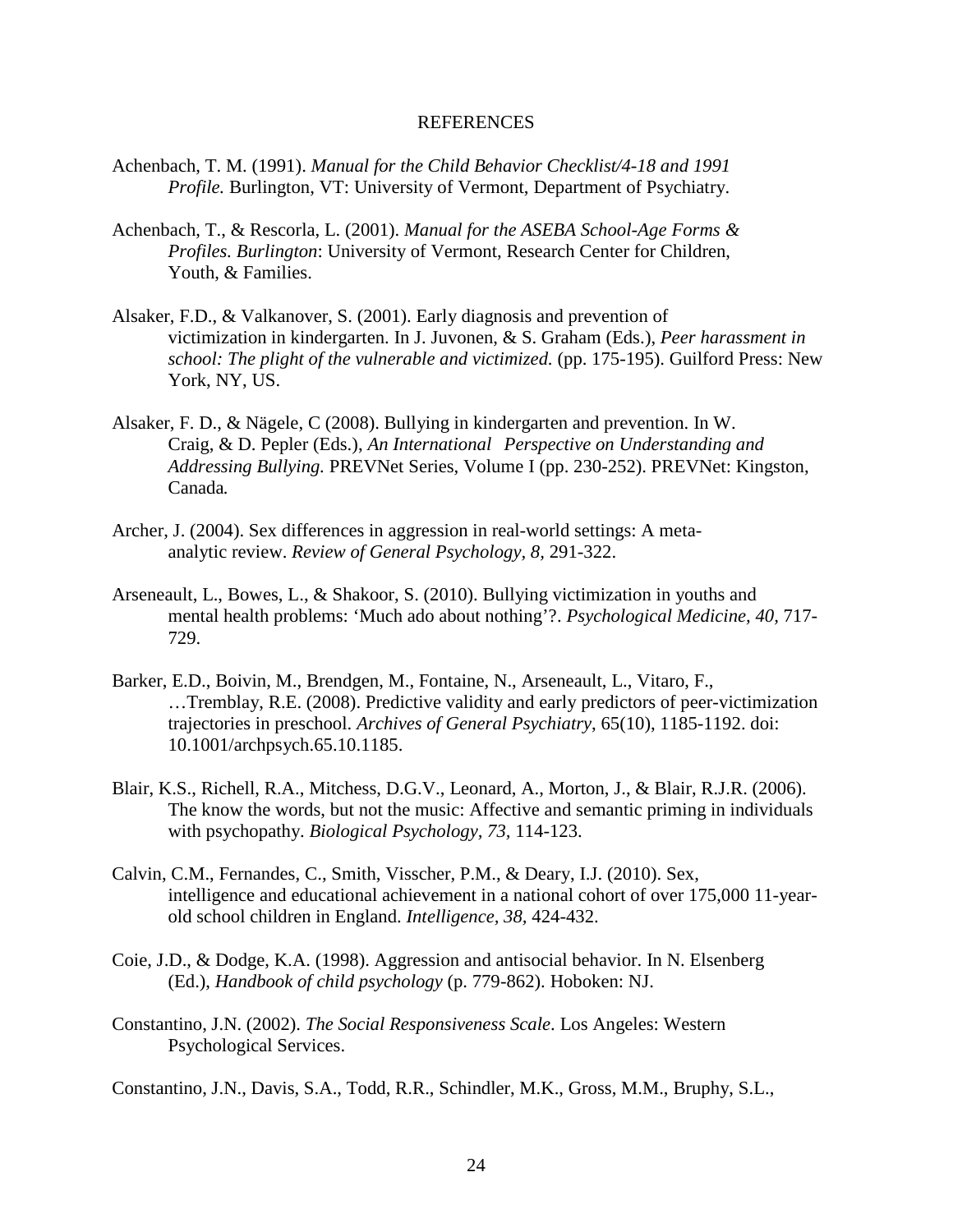…Reich, W. (2003). Validation of a brief quantitative measure of autistic traits: Comparison of the social responsiveness scale with the autism diagnostic interview revised. *Journal of Autism and Developmental Disorders*, 33(4), 427-433.

- Coolidge, F.L., DenBoer, J.W., & Segal, D.L. (2004). Personality and neuropsychological correlates of bullying behavior. *Personality and Individual Differences, 36,* 1559-1569. Doi:10.1016/j.paid.2003.06.005
- Dadds, M.R., Fraser, J., Frost, A., & Hawes, D.J. (2005). Disentangling the underlying dimensions of psychopathy and conduct problems in childhood: A community study. *Journal of Consulting and Clinical Psychology, 73,* 400-410.
- Diamond, A., & Taylor, C. (1996). Development of an aspect of executive control: Development of the abilities to remember what I said and to 'Do as I say, not as I do'. *Developmental Psychology, 29*, 315-334.
- Dodge, K.A., Pettit, G.S., McClaskey, C.L., & Brown, M.M. (1986). Social competence in children. *Monographs of the Society for Research in Child Development, 51, 1-85.*
- Dunn, L.M., & Dunn, L.M. (2006). *Peabody Picture Vocabulary Test- Fourth edition (PPVT-IV).* Circle Pines, MN: American Guidance Service.
- Ellis, M.L., Weiss, B., & Lochman, J.E. (2009). Executive functions in children: Associations with aggressive behavior and appraisal processing. *Journal of Abnormal Child Psychology, 37,* 945-956.
- Fanti, K. A., Frick, P. J., & Georgiou, S. (2009). Linking callous-unemotional traits to instrumental and non-instrumental forms of aggression. *Journal of Psychopathology and Behavioral Assessment*, 31, 285-298.
- Fontaine, N., Barker, E.D., Salekin, R.T., & Viding, E. (2008). Dimensions of psychopathy and their relationships to cognitive functioning in children. *Journal of Clinical Child and Adolescent Psychology,* 37, 690-696.
- Frick, P. J. & Hare, R. D. (2002). *The Psychopathy Screening Device*. Toronto: Multi-Health Systems.
- Frick, P.J., Cornell, A.H., Barry, C.T., Bodin, D.S., & Dane, H.E. (2003). Callousunemotional traits and conduct problems in the predictions of conduct problem severity, aggression, and self-report delinquency. *Journal of Abnormal Child Psychology*, 31(4), 457-470.
- Frick, P.J., & Marsee, M.A. (2006). Psychopathy and developmental pathways to antisocial behavior in youth. In C.J. Patrick (Ed.), *Handbook of psychopathy* (pp. 353- 374). New York: Guilford.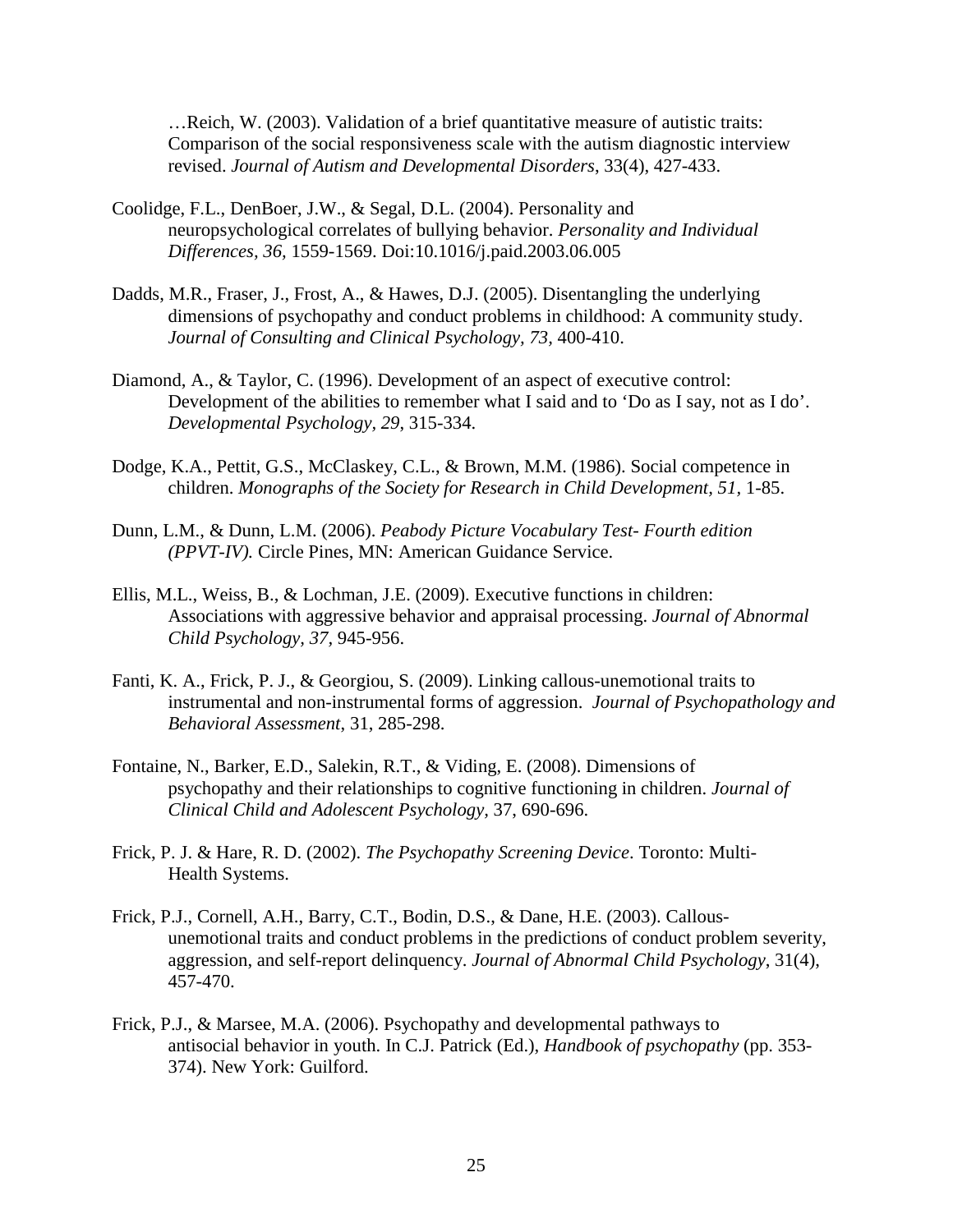- Goodman, R. (1997). The Strengths and Difficulties Questionnaire: A research note. *Journal of Child Psychology and Psychiatry, 38,* 581–586.
- Greenberg, M. T., Kusche, C. A., Cook, E. T., & Quamma, J. P. (1995). Promoting emotional competence in school-aged children: The effects of the PATHS curriculum. *Development and Psychopathology, 7,* 117-136.
- Hawes, D. J. & Dadds, M. R. (2005). The treatment of conduct problems in children with callous-unemotional traits. *Journal of Consulting and Clinical Psychology, 73*, 737– 741.
- Hawes, D.J., & Dadds, M.R. (2007). Stability and malleability of callous-unemotional traits during treatment of childhood conduct problems. *Journal of Clinical Child and Adolescent Psychology, 36,* 347-355.
- Kim, Y.S., Leventhal, B.L., Koh, Y.J., Hubbard, A., & Boyce, T.W. (2006). School bullying and youth violence: Causes or consequences of psychopathologic behavior? *Archives of General Psychiatry,* 63(9), 1035-1041.
- Kubak, F.A., & Salekin, R.T. (2009). Psychopathy and anxiety in children and adolescents: New insights on developmental pathways to offending. *Journal of Psychopathology and Behavioral Assessment, 31,* 271-284.
- Ladd, G.W., Herald, S.L., & Kochel, K.P. (2006). School readiness: Are there social prerequisites? *Early Education and Development, 17,* 115-150.
- Liebermann, D., Giesbrecht, G.F., & Muller, V. (2007). Cognitive and emotional aspects of self-regulation in preschoolers. *Cognitive Development*, 22, 511-529.
- Loney, B.R., Frick, P.J., Ellis, M., & McCoy, M.G. (1998). Intelligence, callousunemotional traits, and antisocial behavior. *Journal of Psychopathology and Behavioral Assessment*, 20(3), 231-247. doi: 10.1023/A:1023015318156.
- Lynam, D.R. (1998) Early identification of the fledgling psychopath: Locating the psychopathic child in the current nomenclature. *Journal of Abnormal Psychology, 107,* 566-575.
- Nansel, T.R., Overpeck, M., Pilla, R. S., Ruan, W. J., Simons-Morton, B., & Scheidt, Peter. (2001). Bullying behaviors among US youth: Prevalence and association with psychosocial adjustment. *Journal of the American Medical Association.* 285(16), 2094- 2100.
- Nansel, T.R., Craig, W., Overpeck, M.D., Saluja, G., Ruan, W.J., & Health Behavior in School-aged Children Bullying Analyses Working Group. (2004). Cross-national consistency in the relationship between bullying behaviors and psychosocial adjustment. *Archives of Pediatrics and Adolescent Medicine*, 158(8), 730-736.